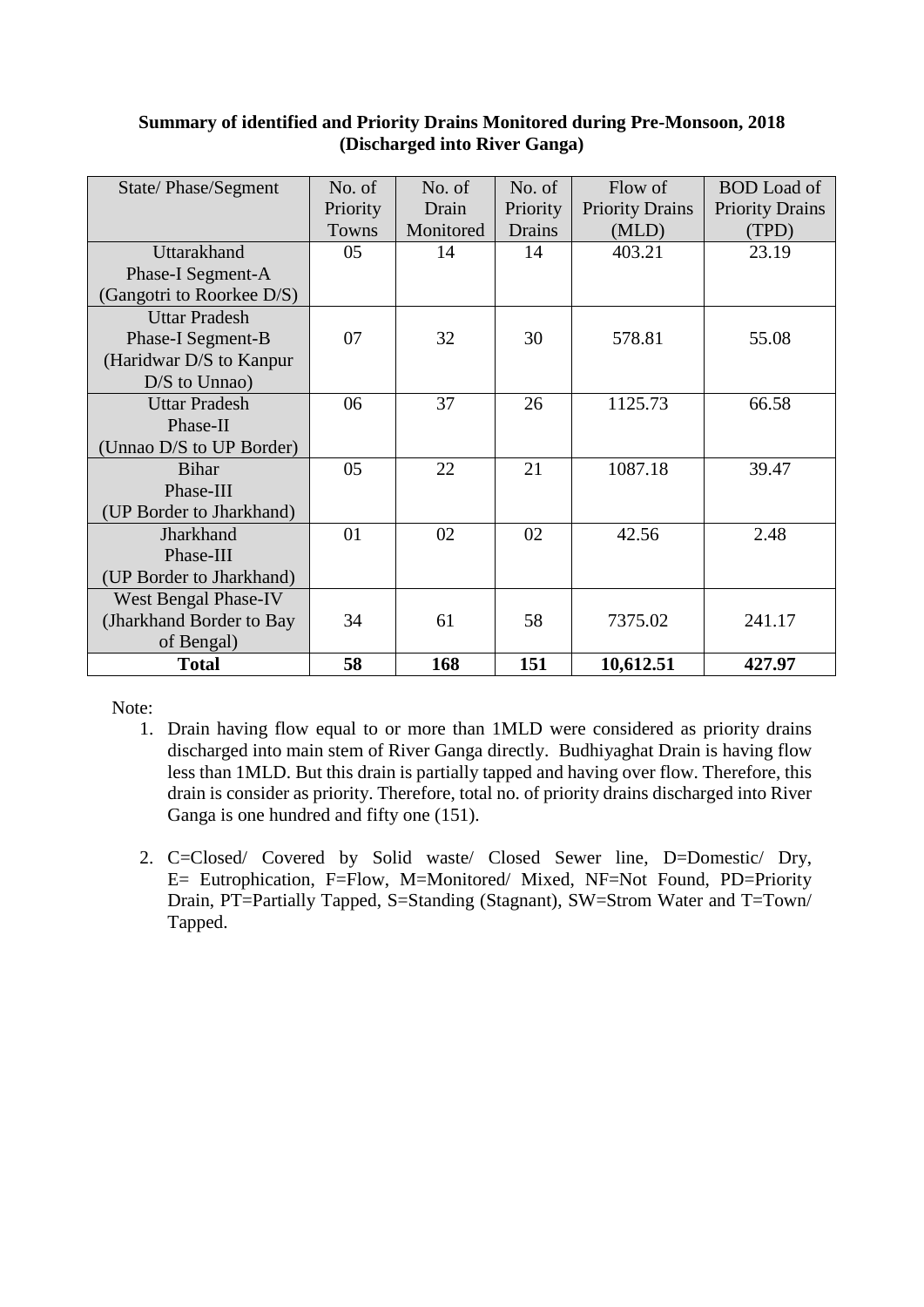## **Identified and Priority Drains Monitored during Pre-Monsoon, 2018 (Discharged into River Ganga)**

|                                                                                  | <b>Uttarakhand, Phase-I Segment-A</b>           |                                                 |                          |                          |                          |                                    |                                 |  |  |  |  |  |  |
|----------------------------------------------------------------------------------|-------------------------------------------------|-------------------------------------------------|--------------------------|--------------------------|--------------------------|------------------------------------|---------------------------------|--|--|--|--|--|--|
|                                                                                  |                                                 | (Gangotri to Roorkee D/S)                       |                          |                          |                          |                                    |                                 |  |  |  |  |  |  |
| Town/<br><b>Catchment</b>                                                        | <b>Priority Drains of</b><br>Post-Monsoon, 2016 | <b>Priority Drains of</b><br>Pre-Monsoon, 2018  | Flow<br>(MLD)            | <b>BOD</b> Load<br>(TPD) | <b>BOD</b><br>(mg/L)     | <b>Pollution</b><br><b>Sources</b> | <b>Present</b><br><b>Status</b> |  |  |  |  |  |  |
| Uttarkashi                                                                       | Tiloth Nalla<br>1.                              | Tiloth Nalla<br>1.                              | 1.00                     | 0.02                     | 17                       | Domestic                           | Dry<br>(Less Flow)              |  |  |  |  |  |  |
| Uttarkashi                                                                       | 2.<br>Tambakhani Drain                          | 2.<br>Tambakhani Drain                          |                          |                          | 111                      | Domestic                           | Tapped                          |  |  |  |  |  |  |
| Uttarkashi                                                                       |                                                 | 3.<br>Valmiki Vashti Drain                      | $\overline{\phantom{a}}$ | $\overline{\phantom{a}}$ | 189                      | Domestic                           | Tapped                          |  |  |  |  |  |  |
| Uttarkashi                                                                       |                                                 | $\overline{4}$ .<br>Kailash Ashram Drain        | $\overline{\phantom{a}}$ | $\overline{\phantom{a}}$ | $\overline{\phantom{a}}$ | Domestic                           | Closed                          |  |  |  |  |  |  |
| Devprayag                                                                        | 3.<br>Shanta Nalla                              | 5.<br>Shanta Nalla                              | 3.20                     | 0.04                     | 11                       | Domestic                           | Flow                            |  |  |  |  |  |  |
| Koudiyala                                                                        | 4.<br>Koudiyala Nalla                           | Koudivala Nalla<br>6.                           | $\overline{\phantom{a}}$ | $\overline{\phantom{a}}$ | $\overline{\phantom{a}}$ | Strom water                        | Dry                             |  |  |  |  |  |  |
| Rishikesh                                                                        | 5.<br>Triveni Drain                             | 7.<br>Triveni Drain                             | $\overline{\phantom{a}}$ | $\overline{\phantom{a}}$ | $\overline{\phantom{a}}$ | Domestic                           | Tapped                          |  |  |  |  |  |  |
| Rishikesh                                                                        | Lakkar Ghat STP<br>6.<br>Drain                  | 8.<br>Lakkar Ghat STP<br>Drain                  | 10.37                    | 0.35                     | 34                       | Domestic                           | Flow                            |  |  |  |  |  |  |
| Rishikesh                                                                        | 7.<br>Swarg Ashram Drain                        | 9.<br>Swarg Ashram Drain                        |                          |                          | $\overline{a}$           | Strom water                        | Dry                             |  |  |  |  |  |  |
| Haridwar                                                                         | 8.<br>Jagjeetpur STP Drain                      | 10.<br>Jagjeetpur STP Drain                     | 124.54                   | 6.35                     | 51                       | Domestic                           | Flow                            |  |  |  |  |  |  |
| Haridwar                                                                         | 9.<br>Kassavan Drain                            | Kassavan Drain<br>11.                           | 243.65                   | 15.11                    | 62                       | Domestic                           | Flow                            |  |  |  |  |  |  |
| Haridwar                                                                         | 10.<br>Pandey Wala Drain                        | 12.<br>Pandey Wala Drain                        | 20.45                    | 1.33                     | 65                       | Domestic                           | Flow                            |  |  |  |  |  |  |
| Haridwar                                                                         | 11.<br>Matra Sadan Drain                        | 13.<br>Matra Sadan Drain                        | $\overline{\phantom{a}}$ | $\overline{\phantom{a}}$ | 15                       | Domestic                           | Standing                        |  |  |  |  |  |  |
| Haridwar                                                                         | 12.<br>Rawlirao Drain                           | 14.<br>Rawlirao Drain                           | $\overline{\phantom{a}}$ | $\overline{\phantom{a}}$ | 25                       | Domestic                           | Standing                        |  |  |  |  |  |  |
| 5Τ                                                                               | <b>12PD</b>                                     | $14M, 12+2=14PD$                                | 403.21                   | 23.19                    |                          | 12D, 2SW                           | 3D, 3T,<br>1C, 5F, 2S           |  |  |  |  |  |  |
|                                                                                  |                                                 |                                                 |                          |                          |                          |                                    |                                 |  |  |  |  |  |  |
| <b>Uttar Pradesh, Phase-I Segment-B</b><br>(Haridwar D/S to Kanpur D/S to Unnao) |                                                 |                                                 |                          |                          |                          |                                    |                                 |  |  |  |  |  |  |
| Town/<br><b>Catchment</b>                                                        | <b>Priority Drains of</b><br>Post-Monsoon, 2016 | <b>Priority Drains of</b><br>Pre-Monsoon, 2018  | Flow<br>(MLD)            | <b>BOD</b> Load<br>(TPD) | <b>BOD</b><br>(mg/L)     | <b>Pollution</b><br><b>Sources</b> | <b>Present</b><br><b>Status</b> |  |  |  |  |  |  |
| Bijnor                                                                           | 1.<br>Hemraj Drain                              | 1.<br>Hemraj Drain                              | 16.59                    | 0.05                     | 3                        | Domestic                           | Flow                            |  |  |  |  |  |  |
| Bijnor                                                                           | 2.<br>Chhoiya Drain                             | 2.<br>Chhoiya Drain                             | 9.68                     | 0.11                     | 11                       | Mixed                              | Flow                            |  |  |  |  |  |  |
| Gajrola                                                                          | 3.<br><b>Bagad River</b>                        | 3.<br><b>Bagad River</b>                        | 4.55                     | 0.20                     | 44                       | Mixed                              | Flow                            |  |  |  |  |  |  |
| Garh                                                                             | 4.<br>Garh Drain                                | $\overline{4}$ .<br>Garh Drain                  |                          | $\overline{\phantom{a}}$ | $\overline{\phantom{a}}$ | Domestic                           | Dry                             |  |  |  |  |  |  |
| Garh                                                                             | 5.<br>Fuldhera Drain                            | 5.<br>Fuldhera Drain                            | 35.64                    | 2.17                     | 61                       | Mixed                              | Flow                            |  |  |  |  |  |  |
| Anupshahar                                                                       | Anupshahar STP<br>6.<br>Drain-1                 | Anupshahar STP<br>6.<br>Drain-1                 | 2.30                     | 0.03                     | 13                       | Domestic                           | Flow                            |  |  |  |  |  |  |
| Anupshahar                                                                       | Anupshahar STP<br>7.<br>Drain-2                 | Anupshahar STP<br>7.<br>Drain-2                 | 2.00                     | 0.02                     | 12                       | Domestic                           | Flow                            |  |  |  |  |  |  |
|                                                                                  | 8.<br>Bhairoghat                                | 8.<br>Bhairoghat                                |                          |                          |                          |                                    |                                 |  |  |  |  |  |  |
| Farrukhabad                                                                      | drain/Tokaghat Nala                             | drain/Tokaghat Nala                             | 12.44                    | 0.41                     | 33                       | Mixed                              | Flow                            |  |  |  |  |  |  |
| Farrukhabad                                                                      | 9.<br>Dhinapur drain<br>Hathikhana Nala-<br>10. | 9.<br>Dhinapur drain<br>Hathikhana Nala-<br>10. | 1.26                     | 0.09                     | $70\,$                   | Mixed                              | Flow                            |  |  |  |  |  |  |
| Farrukhabad                                                                      | Fatehgarh                                       | Fatehgarh                                       | 21.39                    | 1.06                     | 50                       | Domestic                           | Flow                            |  |  |  |  |  |  |
| Farrukhabad                                                                      | Bargadiya Ghat drain<br>11.                     | 11.<br>Bargadiya Ghat drain                     |                          |                          | 53                       | Domestic                           | Standing                        |  |  |  |  |  |  |
| Farrukhabad                                                                      | Cantt Nalla<br>12.                              | 12.<br>Cantt Nalla                              | 9.62                     | 0.42                     | 44                       | Domestic                           | Flow                            |  |  |  |  |  |  |
| Kanpur                                                                           | 13.<br>Permiya Nala                             | 13.<br>Permiya Nala                             | 189.81                   | 1.61                     | 9                        | Domestic                           | Flow                            |  |  |  |  |  |  |
| Kanour                                                                           | 14.<br>Ranighat drain                           | Ranighat drain<br>14.                           | 1.33                     | 0.29                     | 220                      | Domestic                           | Flow                            |  |  |  |  |  |  |
| Kanpur                                                                           | Sisamau Nala<br>15.                             | Sisamau Nala<br>15.<br>TEFCO Nala in            | 158.17                   | 18.82                    | 119                      | Mixed                              | Flow                            |  |  |  |  |  |  |
| Kanpur                                                                           | <b>TEFCO Nala</b><br>16.                        | Parmath Drain                                   |                          |                          |                          | Domestic                           | Tapped                          |  |  |  |  |  |  |
| Kanpur                                                                           | 17.<br>Parmath drain                            | 16.<br>Parmath drain                            | 8.39                     | 0.79                     | 94                       | Domestic                           | Flow                            |  |  |  |  |  |  |
| Kanpur                                                                           | Muir drain<br>18.                               | Muir drain<br>17.                               | 24.59                    | 1.66                     | 68                       | Domestic                           | Flow                            |  |  |  |  |  |  |
| Kanpur                                                                           | Police Line Drain<br>19.                        | Police Line drain in<br>Muir Drain              | ٠                        |                          | ٠                        | Domestic                           | Tapped                          |  |  |  |  |  |  |
| Kanpur                                                                           | 20.<br>Jail drain                               | 18.<br>Jail drain                               |                          |                          |                          | Domestic                           | Tapped                          |  |  |  |  |  |  |
| Kanpur                                                                           | 21.<br>Golaghat Nala<br>Bhagwatdas<br>22.       | Golaghat Nala<br>19.<br>Bhagwatdas<br>20.       | 3.56                     | 0.20                     | 57                       | Domestic                           | Flow                            |  |  |  |  |  |  |
| Kanpur                                                                           | Nala/Guptarghat Nala                            | Nala/Guptarghat Nala                            | 2.77                     | 0.30                     | 107                      | Domestic                           | Flow                            |  |  |  |  |  |  |
| Kanpur                                                                           | 23.<br>Satti Chaura                             | 21.<br>Satti Chaura                             | 0.84                     | 0.04                     | 43                       | Domestic                           | Flow                            |  |  |  |  |  |  |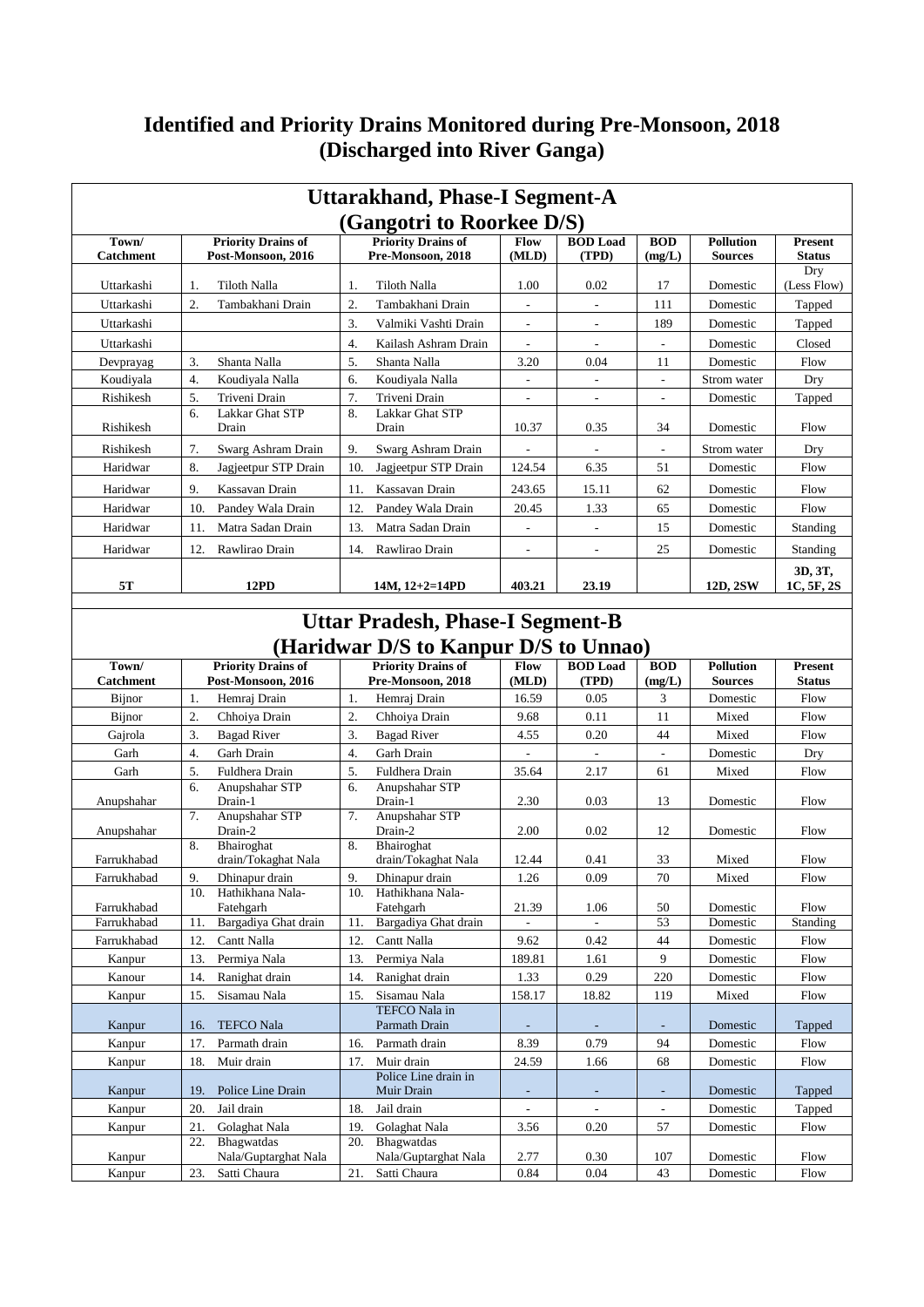| Kanpur    |                                          | 22.<br>Dabka Nalla-1<br>(Kachha)         |                          | $\overline{\phantom{a}}$ | ۰   | Mixed    | Tapped                    |
|-----------|------------------------------------------|------------------------------------------|--------------------------|--------------------------|-----|----------|---------------------------|
| Kanpur    |                                          | 23.<br>Dabka Nalla-2 (Pakka              | $\overline{\phantom{a}}$ | ٠                        | ۰   | Mixed    | Tapped                    |
| Kanpur    | Dabka Nalla-3 into<br>24.<br>Pond        | Dabka Nalla-3 into<br>24.<br>Pond        | 0.79                     | 0.02                     | 24  | Mixed    | Flow                      |
| Kanpur    | Shetla Bazar (Kachha<br>25.<br>nala)     | Shetla Bazar (Kachha<br>25.<br>nala)     | 22.74                    | 14.14                    | 622 | Mixed    | Flow                      |
| Kanpur    | 26.<br>Budhiyaghat Drain                 | 26.<br><b>Budhiyaghat Drain</b>          | 0.22                     | 0.03                     | 138 | Mixed    | Partially<br>Tapped       |
| Kanpur    | 27.<br>Wazidpur Nalla                    | 27.<br>Wazidpur Nalla                    | 9.87                     | 9.70                     | 983 | Mixed    | Flow                      |
| Kanpur    | 28.<br>Airforce Nala                     | 28.<br>Airforce Nala                     | 2.26                     | 0.11                     | 50  | Domestic | Flow                      |
| Unnao     | 29.<br>City Jail Drain<br>(Dakary Drain) | 29.<br>City Jail Drain<br>(Dakary Drain) | 7.00                     | 1.18                     | 168 | Mixed    | Flow                      |
| Unnao     | Loni Drain<br>30.                        | Loni Drain<br>30.                        | 31.00                    | 1.63                     | 53  | Mixed    | Flow                      |
| <b>7T</b> | 30PD                                     | $32M, 30-2+2=30PD$                       | 578.81                   | 55.08                    |     | 17D, 13M | 1D, 3T,<br>1PT 24F.<br>1S |

### **Uttar Pradesh, Phase-II (Unnao D/S to UP Border)**

| $($ Umay $D \cup W$ U U Duruci |                                                 |                                                |                          |                          |                          |                                    |                          |  |  |  |
|--------------------------------|-------------------------------------------------|------------------------------------------------|--------------------------|--------------------------|--------------------------|------------------------------------|--------------------------|--|--|--|
| Town/<br><b>Catchment</b>      | <b>Priority Drains of</b><br>Post-Monsoon, 2016 | <b>Priority Drains of</b><br>Pre-Monsoon, 2018 | Flow<br>(MLD)            | <b>BOD</b> Load<br>(TPD) | <b>BOD</b><br>(mg/L)     | <b>Pollution</b><br><b>Sources</b> | Present<br><b>Status</b> |  |  |  |
| Allahabad                      | 1. Seepage Drain                                | Seepage is Ahiyari/<br><b>NTPC</b>             |                          |                          |                          |                                    | Dry                      |  |  |  |
| Allahabad                      | 2. Ahiyari/ NTPC drain                          | 1.<br>Ahiyari/ NTPC drain                      | 23.91                    | 0.09                     | $\overline{4}$           | Mixed                              | Flow                     |  |  |  |
|                                | 3. Rasulabad Drain-1                            | 2.<br>Rasulabad Drain-1                        |                          |                          |                          |                                    |                          |  |  |  |
| Allahabad                      | (Pakka)                                         | (Pakka)<br>3.                                  | 16.99                    | 0.73                     | 43                       | Domestic                           | Flow                     |  |  |  |
| Allahabad                      | 4. Rasulabad Drain-2<br>(Pakka)                 | Rasulabad Drain-2<br>(Pakka)                   | 2.46                     | 0.15                     | 61                       | Domestic                           | Flow                     |  |  |  |
|                                | 5. Rasulabad Drain-3                            | Rasulabad Drain-3<br>4.                        |                          |                          |                          |                                    |                          |  |  |  |
| Allahabad                      | (Kachha)                                        | (Kachha)                                       | 0.68                     | 0.02                     | 27                       | Domestic                           | Flow                     |  |  |  |
|                                | 6. Rasulabad Drain-4                            | 5.<br>Rasulabad Drain-4                        |                          |                          |                          |                                    |                          |  |  |  |
| Allahabad                      | (Kachha)                                        | (Kachha)                                       | 68.07                    | 0.76                     | 11                       | Domestic                           | Flow                     |  |  |  |
|                                |                                                 | 6.<br>Sadananda Ashram                         |                          |                          |                          |                                    |                          |  |  |  |
| Allahabad                      | 7. Sadananda Ashram Drain                       | Drain                                          | 1.36                     | 0.02                     | 17                       | Domestic                           | Flow                     |  |  |  |
| Allahabad                      | 8. Nehru Drain                                  | 7.<br>Nehru Drain                              | 1.15                     | 0.01                     | 5                        | Domestic                           | Flow                     |  |  |  |
| Allahabad                      | 9. Kodar Drain                                  | 8.<br>Kodar Drain                              | $\overline{\phantom{a}}$ | $\overline{\phantom{a}}$ | $\overline{\phantom{a}}$ | Domestic                           | Tapped                   |  |  |  |
| Allahabad                      | 10. Pongaghat Drain                             | 9.<br>Pongaghat Drain                          |                          | $\mathcal{L}$            | $\overline{\phantom{a}}$ | Domestic                           | Tapped                   |  |  |  |
| Allahabad                      | 11. Solari Drain                                | 10.<br>Solari Drain                            | 22.64                    | 0.22                     | 10                       | Domestic                           | Flow                     |  |  |  |
| Allahabad                      | 12. Mavaiva Drain                               | 11.<br>Mavaiya Drain                           | 71.09                    | 1.06                     | 15                       | Domestic                           | Flow                     |  |  |  |
|                                | 13. Chuhara Mandir Drain-                       | 12.<br>Chuhara Mandir                          |                          |                          |                          |                                    |                          |  |  |  |
| Allahabad                      | 1                                               | Drain-1                                        | 3.29                     | 0.13                     | 39.6                     | Domestic                           | Flow                     |  |  |  |
|                                | 14. Chuhara Mandir Drain-                       | Chuhara Mandir<br>13.                          |                          |                          |                          |                                    |                          |  |  |  |
| Allahabad                      | $\overline{2}$                                  | Drain-2                                        | 0.86                     | 0.05                     | 54                       | Domestic                           | Flow                     |  |  |  |
| Allahabad                      | 15. Arail Drain                                 | Arail Drain in Yamuna                          | 2.09                     | 0.05                     | 25                       | Domestic                           | Flow                     |  |  |  |
| Allahabad                      |                                                 | Sasurkhaderi Drain in<br>Yamuna                | $\sim$                   | $\sim$                   | $\sim$                   | Domestic                           | Tapped                   |  |  |  |
|                                |                                                 |                                                |                          |                          |                          |                                    |                          |  |  |  |
| Allahabad                      |                                                 | Mehndauri Drain in<br>Rasulabad-4              | 10.15                    | 0.09                     | 9                        |                                    | Partly<br>Tapped         |  |  |  |
|                                | 16. Mehndauri Drain                             | Jhusi Drain in                                 |                          |                          |                          | Domestic                           |                          |  |  |  |
| Allahabad                      | 17. Jhusi Drain                                 | Mansaita                                       | 1.45                     | 0.02                     | 12                       | Domestic                           | Flow                     |  |  |  |
| Allahabad                      | 18. Chhatnag Drain                              | 14.<br>Chhatnag Drain                          | 7.63                     | 0.36                     | 47                       | Domestic                           | Flow                     |  |  |  |
|                                | 19. Mannaiya as Muglaha                         | Mannaiya as Muglaha<br>15.                     |                          |                          |                          |                                    |                          |  |  |  |
| Allahabad                      | Drain                                           | Drain                                          | 0.89                     | 0.004                    | 5                        | Mixed                              | Flow                     |  |  |  |
| Allahabad                      |                                                 | Muglaha Drain                                  |                          |                          | ä,                       | Domestic                           | Less flow                |  |  |  |
|                                |                                                 | Chauri Drain in                                |                          |                          |                          |                                    |                          |  |  |  |
|                                |                                                 | Moorva in Varuna                               |                          |                          |                          |                                    |                          |  |  |  |
| Bhadohi                        | 20. Chauri Drain                                | River                                          | 3.93                     | 0.18                     | 46                       | Mixed                              | Flow                     |  |  |  |
|                                |                                                 | Barbaspur Drain in<br>Moorva in Varuna         |                          |                          |                          |                                    |                          |  |  |  |
| Bhadohi                        | 21. Barbaspur Drain                             | River                                          | 2.64                     | 0.10                     | 37                       | Mixed                              | Flow                     |  |  |  |
| Mirzapur                       | 22. Ghore Saheed Drain                          | 16.<br>Ghore Saheed Drain                      | 21.86                    | 0.30                     | 14                       | Domestic                           | Flow                     |  |  |  |
| Mirzapur                       | 23. Khandwa Drain                               | Khandwa Drain<br>17.                           | 19.27                    | 0.68                     | 35                       | Domestic                           | Flow                     |  |  |  |
|                                |                                                 | Lohandi Drain in                               |                          |                          |                          |                                    |                          |  |  |  |
| Lohandi                        |                                                 | Ojhla                                          |                          |                          | 15                       | Mixed                              | Standing                 |  |  |  |
| Mirzapur                       |                                                 | Chowra Drain<br>18.                            | 2.92                     | 0.12                     | 40                       | Domestic                           | Flow                     |  |  |  |
|                                |                                                 | Chunar Tikaur Drain<br>19.                     |                          |                          |                          |                                    |                          |  |  |  |
| Chunar                         | 24. Chunar Tikaur Drain (2)                     | (2)                                            | $\overline{\phantom{a}}$ | $\overline{\phantom{a}}$ | 77                       | Domestic                           | Less Flow                |  |  |  |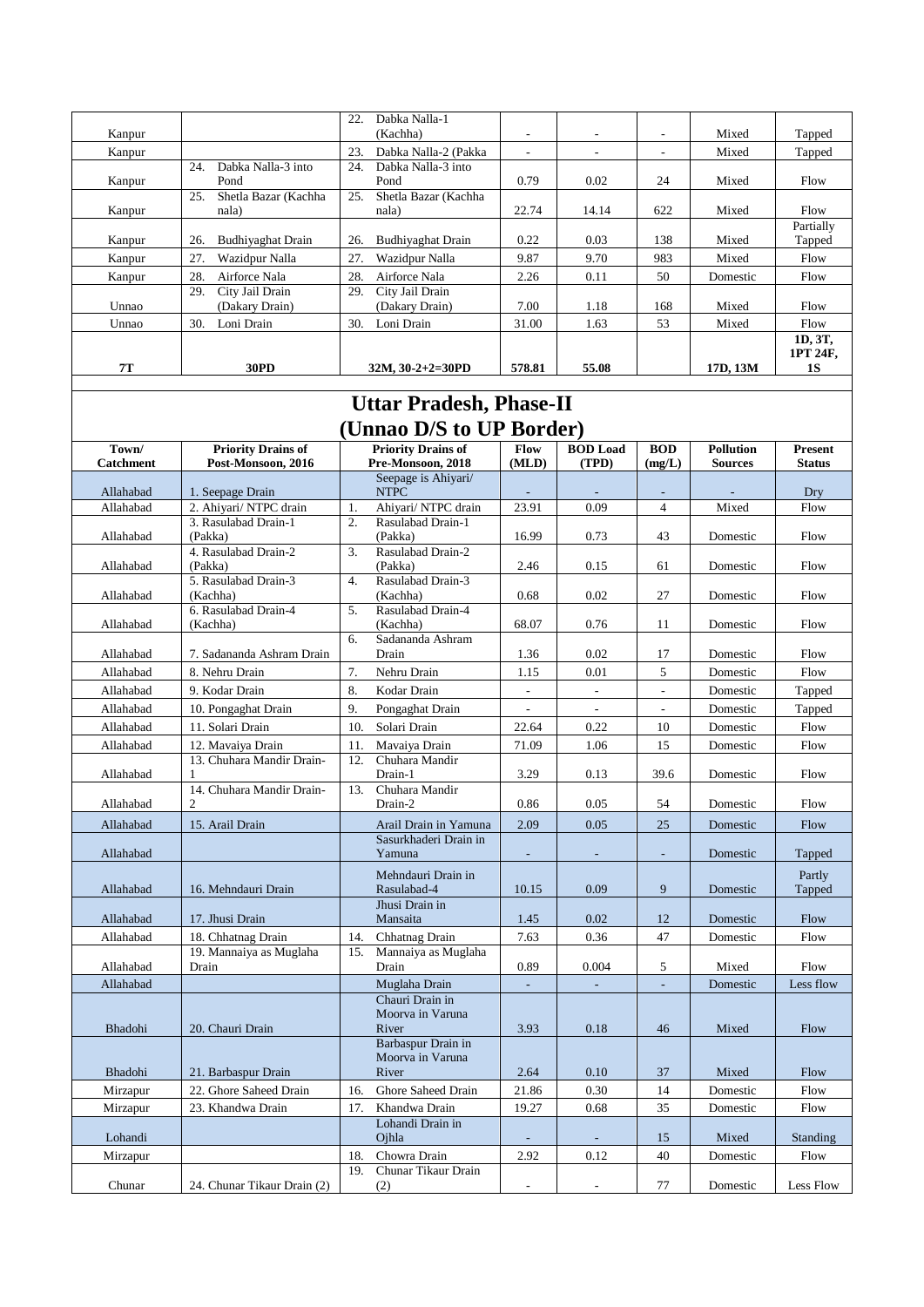| Varanasi  | 25. Nagwa/ Asi Drain       | Nagwa/ Asi Drain<br>20.          | 198.00                   | 22.57                    | 114                      | Domestic                 | Flow    |
|-----------|----------------------------|----------------------------------|--------------------------|--------------------------|--------------------------|--------------------------|---------|
| Varanasi  | 26. Ramnagar Drain         | Ramnagar Drain<br>21.            | 11.29                    | 1.77                     | 157                      | Mixed                    | Flow    |
| Varanasi  | 27. Varuna Drain           | 22.<br>Varuna Drain              | 571.30                   | 31.59                    | 55                       | Mixed                    | Flow    |
| Varanasi  | 28. Shivala Drain          | Shivala Drain<br>23.             |                          | ۰.                       | $\overline{\phantom{a}}$ | Domestic                 | Tapped  |
| Varanasi  | 29. Khirkiya/ Rajghat Nala | 24.<br>Khirkiya/ Rajghat<br>Nala | 25.57                    | 3.96                     | 155                      | Domestic                 | Flow    |
| Varanasi  |                            | Asi Drain is Nagwa<br>Drain      | $\overline{\phantom{a}}$ | $\overline{\phantom{a}}$ | $\overline{\phantom{0}}$ | $\overline{\phantom{a}}$ |         |
| Chandauli |                            | Ghuraha Drain in<br>Ramnagar     | 185.00                   | 3.24                     | 18                       | Mixed                    | Flow    |
| Chandauli |                            | Local Drain/ Ganda<br>25<br>Nala | 41.00                    | 1.68                     | 41                       | Domestic                 | Flow    |
| Ghazipur  |                            | <b>Industrial Drain</b><br>26.   | 13.50                    | 0.29                     | 22                       | Mixed                    | Flow    |
| 6T        | 29P                        | $37M, 29-6+3=26PD$               | 1125.73                  | 66.44                    |                          | 21D, 5M                  | 3T, 23F |

# **Bihar, Phase-III (Mokama Ghat, UP Border to Jharkhand)**

| Town/<br><b>Catchment</b> | <b>Priority Drains of</b><br>Post-Monsoon. 2016 | <b>Priority Drains of</b><br>Pre-Monsoon. 2018 | Flow<br>(MLD) | <b>BOD</b> Load<br>(TPD) | <b>BOD</b><br>(mg/L) | <b>Pollution</b><br><b>Sources</b> | <b>Present</b><br><b>Status</b> |
|---------------------------|-------------------------------------------------|------------------------------------------------|---------------|--------------------------|----------------------|------------------------------------|---------------------------------|
| <b>Buxer</b>              | Sidnath Drain<br>1.                             | Sidnath Drain<br>1.                            | 2.46          | 0.12                     | 48                   | Domestic                           | Flow                            |
| <b>Buxer</b>              | 2.<br>Nath Baba Drain                           | 2.<br>Nath Baba Drain                          | 20.38         | 0.22                     | 11                   | Domestic                           | Flow                            |
| <b>Buxer</b>              | 3.<br>Tadka Drain                               | 3.<br>Tadka Drain                              | 9.43          | 0.74                     | 78                   | Domestic                           | Flow                            |
| <b>Buxer</b>              | $\overline{4}$ .<br>Sariupur Drain              | 4.<br>Sariupur Drain                           | 7.35          | 0.14                     | 19                   | Domestic                           | Flow                            |
| <b>Buxer</b>              | 5.<br>Danapur Cantt Drain                       | 5.<br>Danapur Cantt Drain                      | 50.64         | 0.18                     | 18                   | Domestic                           | Flow                            |
| Patna                     | Digha Ghat Drain<br>6.                          | 6.<br>Digha Ghat Drain                         | 97.69         | 2.54                     | 26                   | Domestic                           | Flow                            |
| Patna                     | 7.<br>Kurzi Drain                               | 7.<br>Kurzi Drain                              | 98.77         | 3.95                     | 40                   | Mixed                              | Flow                            |
| Patna                     | 8.<br>Rajapur Drain                             | 8.<br>Rajapur Drain                            | 178.69        | 6.43                     | 36                   | Domestic                           | Flow                            |
| Patna                     | <b>Bansh Ghat Drain</b><br>9.                   | 9.<br><b>Bansh Ghat Drain</b>                  | 160.31        | 11.54                    | 72                   | Domestic                           | Flow                            |
| Patna                     | Collectriate Ghat<br>10.<br>Drain               | Collectriate Ghat<br>10.<br>Drain              | 30.33         | 1.97                     | 65                   | Domestic                           | Flow                            |
| Patna                     | Mittan Ghat Drain<br>11.                        | Mittan Ghat Drain<br>11.                       | 17.22         | 1.52                     | 88                   | Domestic                           | Flow                            |
| Munger                    | <b>ITC</b> Drain<br>12.                         | 12.<br><b>ITC</b> Drain                        |               | $\blacksquare$           | ÷,                   | Domestic                           | Drv                             |
| Munger                    | Lal Darwaja drain<br>13.                        | Lal Darwaja drain<br>13.                       | 27.16         | 0.54                     | 20                   | Domestic                           | Flow                            |
| Bhagalpur                 | Jamunia Drain<br>14.                            | Jamunia Drain<br>14.                           | 31.03         | 2.86                     | 92                   | Domestic                           | Flow                            |
| Bhagalpur                 | 15.<br>Adampur Drain                            | 15.<br>Adampur Drain                           | 30.67         | 1.73                     | 57                   | Domestic                           | Flow                            |
| Bhagalpur                 | Sarkikal Drain<br>16.                           | Sarkikal Drain<br>16.                          | 29.23         | 1.11                     | 58                   | Domestic                           | Flow                            |
| Bhagalpur                 | Saklichand Drain<br>17.                         | Saklichand Drain<br>17.                        | 42.30         | 1.52                     | 36                   | Domestic                           | Flow                            |
| Bhagalpur                 | 18.<br>Barari Ghat Drain                        | Barari Ghat Drain<br>18.                       | 1.57          | 0.09                     | 56                   | Domestic                           | Flow                            |
| <b>Bhagalpur</b>          | Manik Sarkar Drain<br>19.                       | Manik Sarkar Drain is<br><b>Adampur Drain</b>  |               |                          |                      |                                    |                                 |
| Bhagalpur                 | DN Singh Drain<br>20.                           | DN Singh Drain<br>19.                          | 2.60          | 0.27                     | 165                  | Domestic                           | Flow                            |
| Bhagalpur                 | Koyal Ghat Drain<br>21.                         | 20.<br>Koyal Ghat Drain                        | 24.36         | 1.44                     | 59                   | Domestic                           | Flow                            |
| Kahalgaon                 | Kowa Drain<br>22.                               | 21.<br>Kowa Drain                              | 224.99        | 0.56                     | 3                    | Mixed                              | Flow                            |
| 5T                        | 22P                                             | $22 - 1 = 21P$                                 | 1087.18       | 39.47                    |                      | 19D, 2M,                           | 1D, 20F,                        |

### **Jharkhand, Phase-III (Mokama Ghat, UP Border to Jharkhand)**

|                   | $\mathbf{u}$ . The set of the contract $\mathbf{u}$ is the set of $\mathbf{u}$ |                           |       |                 |            |                  |                |  |  |  |
|-------------------|--------------------------------------------------------------------------------|---------------------------|-------|-----------------|------------|------------------|----------------|--|--|--|
| Town/             | <b>Priority Drains of</b>                                                      | <b>Priority Drains of</b> | Flow  | <b>BOD</b> Load | <b>BOD</b> | <b>Pollution</b> | <b>Present</b> |  |  |  |
| C <b>atchment</b> | Post-Monsoon, 2016                                                             | Pre-Monsoon, 2018         | (MLD) | (TPD)           | (mg/L)     | <b>Sources</b>   | <b>Status</b>  |  |  |  |
| Sahebganj         | Gopal Pull Nallah                                                              | Gopal Pull Nallah         | 3.68  | 0.57            | 156        | Domestic         | Flow           |  |  |  |
| Sahebganj         | Jharna Nallah                                                                  | Jharna Nallah             | 38.88 | 1.91            | 49         | Domestic         | Flow           |  |  |  |
|                   | 2PD                                                                            | 2PD                       | 42.56 | 2.48            |            | 2D               | 2F             |  |  |  |
|                   |                                                                                |                           |       |                 |            |                  |                |  |  |  |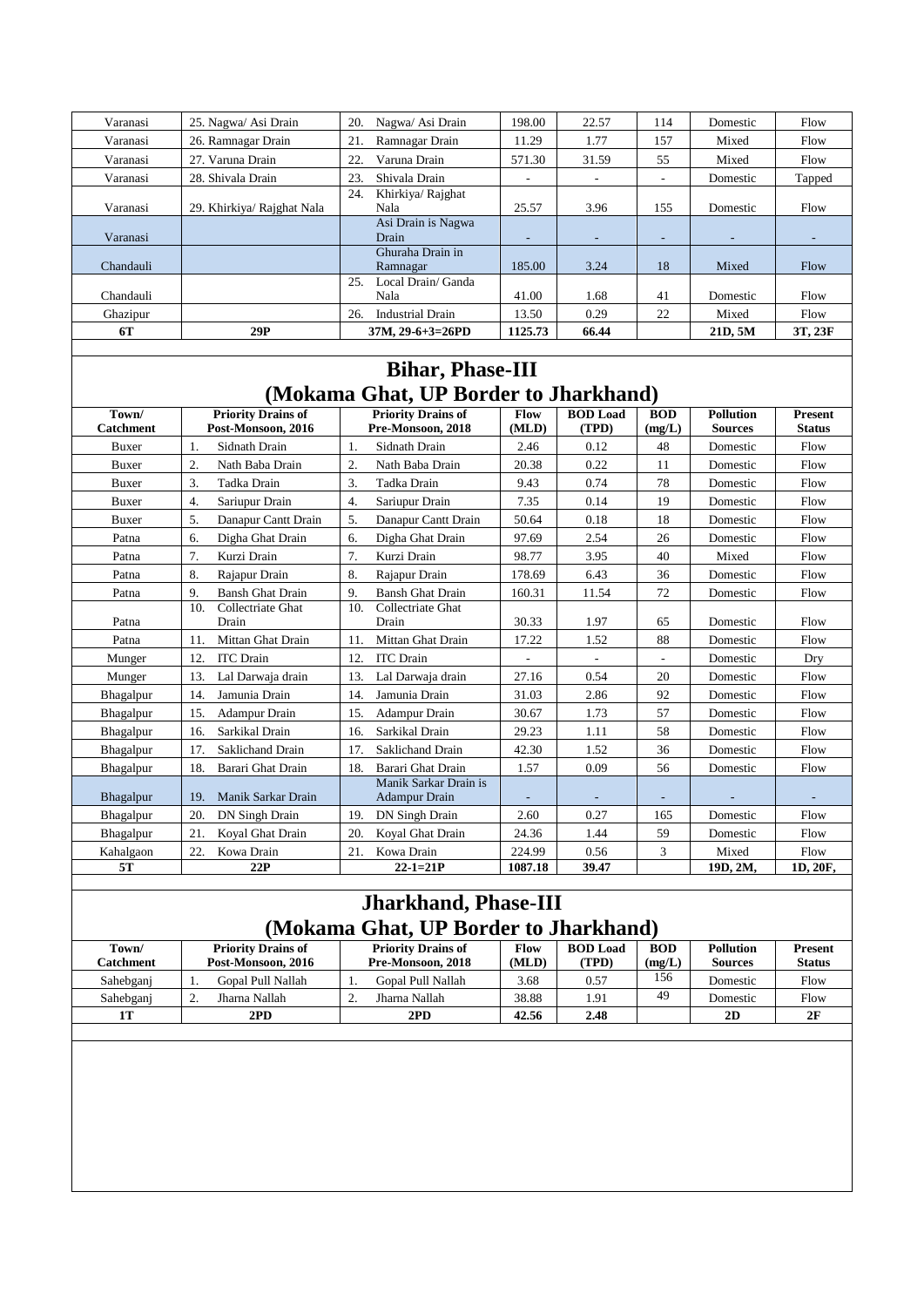| (Jharkhand Border to Bay of Bengal)<br>Town/<br><b>Priority Drains of</b><br><b>Priority Drains of</b><br>Flow<br><b>BOD</b> Load<br><b>BOD</b><br><b>Pollution</b><br><b>Present</b><br>Pre-Monsoon, 2018<br>(MLD)<br>(TPD)<br>(mg/L)<br>Catchment<br>Post-Monsoon, 2016<br><b>Sources</b><br><b>Status</b><br>Jangipur Drain<br>25.00<br>70<br>Jangipur<br>Jangipur Drain<br>1.<br>1.75<br>Domestic<br>Flow<br>1.<br>2.<br>2.<br>369.36<br>7.76<br>21<br>Kalyani<br>Majher Char Khal<br>Majher Char Khal<br>Domestic<br>Flow<br>3.<br>3.<br>55<br>49.27<br>2.71<br>Halisahar<br>Halisahar Drain<br>Halisahar Drain<br>Domestic<br>Flow<br>4.<br>Garifa Drain-<br>South/Ramaghat-Open<br>Garifa<br>4.<br>Garifa Drain-South<br>pucca drain<br>14.72<br>0.53<br>36<br>Domestic<br>Flow<br>5.<br>5.<br>19<br>Garifa<br>Garifa Drain-North<br>Garifa Drain-North<br>122.62<br>2.33<br>Flow<br>Domestic<br>6.<br>Ramaghat-Open pucca<br>Ramaghat-Open pucca<br>drain is Garifa Drain-S<br>drain<br>Flow<br>Ramaghat<br>Domestic<br>7.<br>Thanar Khal<br>143.90<br>11.22<br>78<br>Naihati<br>6.<br>Thanar Khal<br>Domestic<br>Flow<br>7.<br>8.<br>105.00<br>86<br>Naihati<br>Sasan ghat Drain<br>Sasan ghat Drain<br>9.03<br>Domestic<br>Flow<br>9.<br>8.<br>16<br>4.10<br>0.07<br>Hooghly<br>Dhopa Ghat Drain<br>Dhopa Ghat Drain<br>Domestic<br>Flow<br>9.<br>30<br>10.<br>Emambara Khal<br>10.12<br>0.30<br>Flow<br>Hooghly<br>Emambara Khal<br>Domestic<br>3<br>10.<br><b>BTPS Out fall Drain-I</b><br>85.50<br>0.21<br>Hooghly<br>11.<br><b>BTPS Out fall Drain-I</b><br>Domestic<br>Flow<br>3<br>12.<br>9.90<br>0.02<br>Hooghly<br><b>ITC</b> Triveni Drain<br>11.<br><b>ITC</b> Triveni Drain<br>Domestic<br>Flow<br>13.<br>Chinsurah-Majir Rasta<br>12.<br>Chinsurah-Majir Rasta<br>19<br>Hooghly<br>Drain<br>Drain<br>103.68<br>1.97<br>Flow<br>Domestic<br>Chinsurah-Chandni<br>Chinsurah-Chandni<br>13.<br>14.<br>8<br>Chinsurah<br>Ghat Drain<br>Ghat Drain<br>15.50<br>0.12<br>Domestic<br>Flow<br>3.29<br>48<br>Chandannagar Drain<br>Chandannagar Drain<br>0.16<br>Chandannagar<br>15.<br>14.<br>Domestic<br>Flow<br>Bhatapara Drain<br>15.<br>Bhatapara Drain<br>7.39<br>0.85<br>115<br>Flow<br>Bhatapara<br>16.<br>Domestic<br>17.<br>Bhatapara-Open pucca<br>Bhatapara-Open pucca<br>16.<br>112.32<br>5.62<br><b>Bhatapara</b><br>drain<br>drain<br>50<br>Domestic<br>Flow<br>Baidyabati<br>18.<br>Bidyabati Drain<br>17.<br>Bidyabati Drain<br>11.79<br>24<br>491.40<br>Domestic<br>Flow<br>19.<br>Baidyabati<br>Seraphouli Khal<br>18.<br>Seraphouli Khal<br>Domestic<br>Dry<br>$\overline{\phantom{a}}$<br>$\overline{a}$<br>$\overline{\phantom{a}}$<br>80<br>20.<br>87.09<br>6.97<br>Debitala Pancha Khal<br>19.<br>Debitala Pancha Khal<br>Flow<br>Ichapur<br>Domestic<br>21.<br>DVC Canal<br>20.<br><b>DVC</b> Canal<br>956.50<br>35<br>Flow<br>Champdani<br>33.48<br>Domestic<br>$\overline{7}$<br>8.73<br>0.06<br>Serampore<br>22.<br>Serampore Drain<br>21.<br>Serampore Drain<br>Domestic<br>Flow<br>23.<br>22.<br>Chatra Khal<br>23.32<br>18<br>Flow<br>Serampore<br>Chatra Khal<br>0.42<br>Domestic<br><b>Barrackpore Khal</b><br>24.<br>Barrackpore Khal<br>23.<br>44.77<br>4.57<br>102<br>Domestic<br>Flow<br>Barrackpore<br>7<br>0.02<br>25.<br>Gandhighat Drain<br>24.<br>Gandhighat Drain<br>3.16<br>Domestic<br>Flow<br>Barrackpore<br>3<br><b>Barrackpore</b><br>26.<br>Dhobi Ghat Drain<br><b>Dhobi Ghat Drain</b><br>0.45<br>0.001<br>Domestic<br>Flow<br>25.<br>11.92<br>72<br>Titagarh<br>27.<br>Titagarh Drain<br>Titagarh Drain<br>0.86<br>Mixed<br>Flow<br>Rishra<br>Hastings-Ghat Drain<br>Hastings-Ghat Drain<br>57.00<br>110<br>28.<br>26.<br>6.27<br>Domestic<br>Flow<br>Rishra &<br>Konnagar<br>29.<br><b>Bagh Khal</b><br>27.<br><b>Bagh Khal</b><br>56.70<br>3.63<br>64<br>Mixed<br>Flow<br>Khardah Municipal<br>Khardah Municipal<br>30.<br>28.<br>Khardah<br>Drain<br>Drain<br>356.40<br>14.61<br>41<br>Domestic<br>Flow<br>Balughat-Manirampur<br>Balughat-Manirampur<br>31.<br>29.<br>2.98<br>Khardah<br>pucca drain<br>pucca drain<br>0.22<br>75<br>Domestic<br>Flow<br>Champdany Ferry<br>Champdany Ferry<br>30.<br>32.<br>Ghat/ Paulghat Drain<br>Ghat/ Paolghat Drain<br>12.15<br>50<br>Flow<br>Khardah<br>0.61<br>Domestic<br>Kashipur Khal<br>38.04<br>1.179<br>31<br>Kamarhati<br>33.<br>31.<br>Kashipur Khal<br>Domestic<br>Flow<br>34.<br>Dewangazi Ghat<br>Dewangazi Ghat Drain<br>2.55<br>0.04<br>${\rm Flow}$<br>Bally<br>Drain<br>32.<br>16<br>Domestic<br>5<br>35.<br><b>Bally Khal</b><br>33.<br>581.53<br>2.91<br>Bally<br><b>Bally Khal</b><br>Mixed<br>Flow<br>Jagatnath Ghat Drain-<br>Jagatnath Ghat Drain-<br>36.<br>34.<br>Belur<br>161.68<br>72<br>11.64<br>Domestic<br>Flow<br>37.<br>Kamarhati Drain<br>Kamarhati Drain<br>25.92<br>162<br>Flow<br>35.<br>4.20<br>Mixed<br>Baranagar<br>38.<br>Baranagar Khal<br>Baranagar Khal<br>Domestic<br>Dry<br>Baranagar<br>36.<br>$\overline{a}$<br>$\overline{\phantom{a}}$<br>$\overline{\phantom{a}}$<br>Kuthighat Drain<br>2.37<br>0.20<br>86<br>Domestic<br>Baranagar<br>37.<br>Flow<br>39.<br>Chitpur Ghat Khal<br>38.<br>Chitpur Ghat Khal<br>996.30<br>18.93<br>19<br>Flow<br>Chitpur<br>Domestic<br>40<br>Cossipore<br>39.<br>Cossipore Khal<br>3.28<br>0.13<br>Domestic<br>Flow<br>MuniKhali Khal<br>Mixed<br>Shobhabazar<br>40.<br>MuniKhali Khal<br>40.<br>12.00<br>0.22<br>18<br>Flow<br>Pratapnagar-Rajbari<br>Pratapnagar-Rajbari<br>41.<br>41.<br>Howrah<br>Drain<br>Drain<br>10.80<br>1.51<br>140<br>Domestic<br>Flow<br>42.<br>42.<br>23.67<br>2.72<br>Telkal Ghat Drain<br>Telkal Ghat Drain<br>115<br>Domestic<br>Flow<br>Howrah | <b>West Bengal Phase-IV</b> |  |  |  |  |  |  |  |  |  |  |  |  |
|---------------------------------------------------------------------------------------------------------------------------------------------------------------------------------------------------------------------------------------------------------------------------------------------------------------------------------------------------------------------------------------------------------------------------------------------------------------------------------------------------------------------------------------------------------------------------------------------------------------------------------------------------------------------------------------------------------------------------------------------------------------------------------------------------------------------------------------------------------------------------------------------------------------------------------------------------------------------------------------------------------------------------------------------------------------------------------------------------------------------------------------------------------------------------------------------------------------------------------------------------------------------------------------------------------------------------------------------------------------------------------------------------------------------------------------------------------------------------------------------------------------------------------------------------------------------------------------------------------------------------------------------------------------------------------------------------------------------------------------------------------------------------------------------------------------------------------------------------------------------------------------------------------------------------------------------------------------------------------------------------------------------------------------------------------------------------------------------------------------------------------------------------------------------------------------------------------------------------------------------------------------------------------------------------------------------------------------------------------------------------------------------------------------------------------------------------------------------------------------------------------------------------------------------------------------------------------------------------------------------------------------------------------------------------------------------------------------------------------------------------------------------------------------------------------------------------------------------------------------------------------------------------------------------------------------------------------------------------------------------------------------------------------------------------------------------------------------------------------------------------------------------------------------------------------------------------------------------------------------------------------------------------------------------------------------------------------------------------------------------------------------------------------------------------------------------------------------------------------------------------------------------------------------------------------------------------------------------------------------------------------------------------------------------------------------------------------------------------------------------------------------------------------------------------------------------------------------------------------------------------------------------------------------------------------------------------------------------------------------------------------------------------------------------------------------------------------------------------------------------------------------------------------------------------------------------------------------------------------------------------------------------------------------------------------------------------------------------------------------------------------------------------------------------------------------------------------------------------------------------------------------------------------------------------------------------------------------------------------------------------------------------------------------------------------------------------------------------------------------------------------------------------------------------------------------------------------------------------------------------------------------------------------------------------------------------------------------------------------------------------------------------------------------------------------------------------------------------------------------------------------------------------------------------------------------------------------------------------------------------------------------------------------------------------------------------------------------------------------------------------------------------------------------------------------------------------------------------------------------------------------------------------------------------------------------------------------------------------------------------------------------------------------------------------|-----------------------------|--|--|--|--|--|--|--|--|--|--|--|--|
|                                                                                                                                                                                                                                                                                                                                                                                                                                                                                                                                                                                                                                                                                                                                                                                                                                                                                                                                                                                                                                                                                                                                                                                                                                                                                                                                                                                                                                                                                                                                                                                                                                                                                                                                                                                                                                                                                                                                                                                                                                                                                                                                                                                                                                                                                                                                                                                                                                                                                                                                                                                                                                                                                                                                                                                                                                                                                                                                                                                                                                                                                                                                                                                                                                                                                                                                                                                                                                                                                                                                                                                                                                                                                                                                                                                                                                                                                                                                                                                                                                                                                                                                                                                                                                                                                                                                                                                                                                                                                                                                                                                                                                                                                                                                                                                                                                                                                                                                                                                                                                                                                                                                                                                                                                                                                                                                                                                                                                                                                                                                                                                                                                                                           |                             |  |  |  |  |  |  |  |  |  |  |  |  |
|                                                                                                                                                                                                                                                                                                                                                                                                                                                                                                                                                                                                                                                                                                                                                                                                                                                                                                                                                                                                                                                                                                                                                                                                                                                                                                                                                                                                                                                                                                                                                                                                                                                                                                                                                                                                                                                                                                                                                                                                                                                                                                                                                                                                                                                                                                                                                                                                                                                                                                                                                                                                                                                                                                                                                                                                                                                                                                                                                                                                                                                                                                                                                                                                                                                                                                                                                                                                                                                                                                                                                                                                                                                                                                                                                                                                                                                                                                                                                                                                                                                                                                                                                                                                                                                                                                                                                                                                                                                                                                                                                                                                                                                                                                                                                                                                                                                                                                                                                                                                                                                                                                                                                                                                                                                                                                                                                                                                                                                                                                                                                                                                                                                                           |                             |  |  |  |  |  |  |  |  |  |  |  |  |
|                                                                                                                                                                                                                                                                                                                                                                                                                                                                                                                                                                                                                                                                                                                                                                                                                                                                                                                                                                                                                                                                                                                                                                                                                                                                                                                                                                                                                                                                                                                                                                                                                                                                                                                                                                                                                                                                                                                                                                                                                                                                                                                                                                                                                                                                                                                                                                                                                                                                                                                                                                                                                                                                                                                                                                                                                                                                                                                                                                                                                                                                                                                                                                                                                                                                                                                                                                                                                                                                                                                                                                                                                                                                                                                                                                                                                                                                                                                                                                                                                                                                                                                                                                                                                                                                                                                                                                                                                                                                                                                                                                                                                                                                                                                                                                                                                                                                                                                                                                                                                                                                                                                                                                                                                                                                                                                                                                                                                                                                                                                                                                                                                                                                           |                             |  |  |  |  |  |  |  |  |  |  |  |  |
|                                                                                                                                                                                                                                                                                                                                                                                                                                                                                                                                                                                                                                                                                                                                                                                                                                                                                                                                                                                                                                                                                                                                                                                                                                                                                                                                                                                                                                                                                                                                                                                                                                                                                                                                                                                                                                                                                                                                                                                                                                                                                                                                                                                                                                                                                                                                                                                                                                                                                                                                                                                                                                                                                                                                                                                                                                                                                                                                                                                                                                                                                                                                                                                                                                                                                                                                                                                                                                                                                                                                                                                                                                                                                                                                                                                                                                                                                                                                                                                                                                                                                                                                                                                                                                                                                                                                                                                                                                                                                                                                                                                                                                                                                                                                                                                                                                                                                                                                                                                                                                                                                                                                                                                                                                                                                                                                                                                                                                                                                                                                                                                                                                                                           |                             |  |  |  |  |  |  |  |  |  |  |  |  |
|                                                                                                                                                                                                                                                                                                                                                                                                                                                                                                                                                                                                                                                                                                                                                                                                                                                                                                                                                                                                                                                                                                                                                                                                                                                                                                                                                                                                                                                                                                                                                                                                                                                                                                                                                                                                                                                                                                                                                                                                                                                                                                                                                                                                                                                                                                                                                                                                                                                                                                                                                                                                                                                                                                                                                                                                                                                                                                                                                                                                                                                                                                                                                                                                                                                                                                                                                                                                                                                                                                                                                                                                                                                                                                                                                                                                                                                                                                                                                                                                                                                                                                                                                                                                                                                                                                                                                                                                                                                                                                                                                                                                                                                                                                                                                                                                                                                                                                                                                                                                                                                                                                                                                                                                                                                                                                                                                                                                                                                                                                                                                                                                                                                                           |                             |  |  |  |  |  |  |  |  |  |  |  |  |
|                                                                                                                                                                                                                                                                                                                                                                                                                                                                                                                                                                                                                                                                                                                                                                                                                                                                                                                                                                                                                                                                                                                                                                                                                                                                                                                                                                                                                                                                                                                                                                                                                                                                                                                                                                                                                                                                                                                                                                                                                                                                                                                                                                                                                                                                                                                                                                                                                                                                                                                                                                                                                                                                                                                                                                                                                                                                                                                                                                                                                                                                                                                                                                                                                                                                                                                                                                                                                                                                                                                                                                                                                                                                                                                                                                                                                                                                                                                                                                                                                                                                                                                                                                                                                                                                                                                                                                                                                                                                                                                                                                                                                                                                                                                                                                                                                                                                                                                                                                                                                                                                                                                                                                                                                                                                                                                                                                                                                                                                                                                                                                                                                                                                           |                             |  |  |  |  |  |  |  |  |  |  |  |  |
|                                                                                                                                                                                                                                                                                                                                                                                                                                                                                                                                                                                                                                                                                                                                                                                                                                                                                                                                                                                                                                                                                                                                                                                                                                                                                                                                                                                                                                                                                                                                                                                                                                                                                                                                                                                                                                                                                                                                                                                                                                                                                                                                                                                                                                                                                                                                                                                                                                                                                                                                                                                                                                                                                                                                                                                                                                                                                                                                                                                                                                                                                                                                                                                                                                                                                                                                                                                                                                                                                                                                                                                                                                                                                                                                                                                                                                                                                                                                                                                                                                                                                                                                                                                                                                                                                                                                                                                                                                                                                                                                                                                                                                                                                                                                                                                                                                                                                                                                                                                                                                                                                                                                                                                                                                                                                                                                                                                                                                                                                                                                                                                                                                                                           |                             |  |  |  |  |  |  |  |  |  |  |  |  |
|                                                                                                                                                                                                                                                                                                                                                                                                                                                                                                                                                                                                                                                                                                                                                                                                                                                                                                                                                                                                                                                                                                                                                                                                                                                                                                                                                                                                                                                                                                                                                                                                                                                                                                                                                                                                                                                                                                                                                                                                                                                                                                                                                                                                                                                                                                                                                                                                                                                                                                                                                                                                                                                                                                                                                                                                                                                                                                                                                                                                                                                                                                                                                                                                                                                                                                                                                                                                                                                                                                                                                                                                                                                                                                                                                                                                                                                                                                                                                                                                                                                                                                                                                                                                                                                                                                                                                                                                                                                                                                                                                                                                                                                                                                                                                                                                                                                                                                                                                                                                                                                                                                                                                                                                                                                                                                                                                                                                                                                                                                                                                                                                                                                                           |                             |  |  |  |  |  |  |  |  |  |  |  |  |
|                                                                                                                                                                                                                                                                                                                                                                                                                                                                                                                                                                                                                                                                                                                                                                                                                                                                                                                                                                                                                                                                                                                                                                                                                                                                                                                                                                                                                                                                                                                                                                                                                                                                                                                                                                                                                                                                                                                                                                                                                                                                                                                                                                                                                                                                                                                                                                                                                                                                                                                                                                                                                                                                                                                                                                                                                                                                                                                                                                                                                                                                                                                                                                                                                                                                                                                                                                                                                                                                                                                                                                                                                                                                                                                                                                                                                                                                                                                                                                                                                                                                                                                                                                                                                                                                                                                                                                                                                                                                                                                                                                                                                                                                                                                                                                                                                                                                                                                                                                                                                                                                                                                                                                                                                                                                                                                                                                                                                                                                                                                                                                                                                                                                           |                             |  |  |  |  |  |  |  |  |  |  |  |  |
|                                                                                                                                                                                                                                                                                                                                                                                                                                                                                                                                                                                                                                                                                                                                                                                                                                                                                                                                                                                                                                                                                                                                                                                                                                                                                                                                                                                                                                                                                                                                                                                                                                                                                                                                                                                                                                                                                                                                                                                                                                                                                                                                                                                                                                                                                                                                                                                                                                                                                                                                                                                                                                                                                                                                                                                                                                                                                                                                                                                                                                                                                                                                                                                                                                                                                                                                                                                                                                                                                                                                                                                                                                                                                                                                                                                                                                                                                                                                                                                                                                                                                                                                                                                                                                                                                                                                                                                                                                                                                                                                                                                                                                                                                                                                                                                                                                                                                                                                                                                                                                                                                                                                                                                                                                                                                                                                                                                                                                                                                                                                                                                                                                                                           |                             |  |  |  |  |  |  |  |  |  |  |  |  |
|                                                                                                                                                                                                                                                                                                                                                                                                                                                                                                                                                                                                                                                                                                                                                                                                                                                                                                                                                                                                                                                                                                                                                                                                                                                                                                                                                                                                                                                                                                                                                                                                                                                                                                                                                                                                                                                                                                                                                                                                                                                                                                                                                                                                                                                                                                                                                                                                                                                                                                                                                                                                                                                                                                                                                                                                                                                                                                                                                                                                                                                                                                                                                                                                                                                                                                                                                                                                                                                                                                                                                                                                                                                                                                                                                                                                                                                                                                                                                                                                                                                                                                                                                                                                                                                                                                                                                                                                                                                                                                                                                                                                                                                                                                                                                                                                                                                                                                                                                                                                                                                                                                                                                                                                                                                                                                                                                                                                                                                                                                                                                                                                                                                                           |                             |  |  |  |  |  |  |  |  |  |  |  |  |
|                                                                                                                                                                                                                                                                                                                                                                                                                                                                                                                                                                                                                                                                                                                                                                                                                                                                                                                                                                                                                                                                                                                                                                                                                                                                                                                                                                                                                                                                                                                                                                                                                                                                                                                                                                                                                                                                                                                                                                                                                                                                                                                                                                                                                                                                                                                                                                                                                                                                                                                                                                                                                                                                                                                                                                                                                                                                                                                                                                                                                                                                                                                                                                                                                                                                                                                                                                                                                                                                                                                                                                                                                                                                                                                                                                                                                                                                                                                                                                                                                                                                                                                                                                                                                                                                                                                                                                                                                                                                                                                                                                                                                                                                                                                                                                                                                                                                                                                                                                                                                                                                                                                                                                                                                                                                                                                                                                                                                                                                                                                                                                                                                                                                           |                             |  |  |  |  |  |  |  |  |  |  |  |  |
|                                                                                                                                                                                                                                                                                                                                                                                                                                                                                                                                                                                                                                                                                                                                                                                                                                                                                                                                                                                                                                                                                                                                                                                                                                                                                                                                                                                                                                                                                                                                                                                                                                                                                                                                                                                                                                                                                                                                                                                                                                                                                                                                                                                                                                                                                                                                                                                                                                                                                                                                                                                                                                                                                                                                                                                                                                                                                                                                                                                                                                                                                                                                                                                                                                                                                                                                                                                                                                                                                                                                                                                                                                                                                                                                                                                                                                                                                                                                                                                                                                                                                                                                                                                                                                                                                                                                                                                                                                                                                                                                                                                                                                                                                                                                                                                                                                                                                                                                                                                                                                                                                                                                                                                                                                                                                                                                                                                                                                                                                                                                                                                                                                                                           |                             |  |  |  |  |  |  |  |  |  |  |  |  |
|                                                                                                                                                                                                                                                                                                                                                                                                                                                                                                                                                                                                                                                                                                                                                                                                                                                                                                                                                                                                                                                                                                                                                                                                                                                                                                                                                                                                                                                                                                                                                                                                                                                                                                                                                                                                                                                                                                                                                                                                                                                                                                                                                                                                                                                                                                                                                                                                                                                                                                                                                                                                                                                                                                                                                                                                                                                                                                                                                                                                                                                                                                                                                                                                                                                                                                                                                                                                                                                                                                                                                                                                                                                                                                                                                                                                                                                                                                                                                                                                                                                                                                                                                                                                                                                                                                                                                                                                                                                                                                                                                                                                                                                                                                                                                                                                                                                                                                                                                                                                                                                                                                                                                                                                                                                                                                                                                                                                                                                                                                                                                                                                                                                                           |                             |  |  |  |  |  |  |  |  |  |  |  |  |
|                                                                                                                                                                                                                                                                                                                                                                                                                                                                                                                                                                                                                                                                                                                                                                                                                                                                                                                                                                                                                                                                                                                                                                                                                                                                                                                                                                                                                                                                                                                                                                                                                                                                                                                                                                                                                                                                                                                                                                                                                                                                                                                                                                                                                                                                                                                                                                                                                                                                                                                                                                                                                                                                                                                                                                                                                                                                                                                                                                                                                                                                                                                                                                                                                                                                                                                                                                                                                                                                                                                                                                                                                                                                                                                                                                                                                                                                                                                                                                                                                                                                                                                                                                                                                                                                                                                                                                                                                                                                                                                                                                                                                                                                                                                                                                                                                                                                                                                                                                                                                                                                                                                                                                                                                                                                                                                                                                                                                                                                                                                                                                                                                                                                           |                             |  |  |  |  |  |  |  |  |  |  |  |  |
|                                                                                                                                                                                                                                                                                                                                                                                                                                                                                                                                                                                                                                                                                                                                                                                                                                                                                                                                                                                                                                                                                                                                                                                                                                                                                                                                                                                                                                                                                                                                                                                                                                                                                                                                                                                                                                                                                                                                                                                                                                                                                                                                                                                                                                                                                                                                                                                                                                                                                                                                                                                                                                                                                                                                                                                                                                                                                                                                                                                                                                                                                                                                                                                                                                                                                                                                                                                                                                                                                                                                                                                                                                                                                                                                                                                                                                                                                                                                                                                                                                                                                                                                                                                                                                                                                                                                                                                                                                                                                                                                                                                                                                                                                                                                                                                                                                                                                                                                                                                                                                                                                                                                                                                                                                                                                                                                                                                                                                                                                                                                                                                                                                                                           |                             |  |  |  |  |  |  |  |  |  |  |  |  |
|                                                                                                                                                                                                                                                                                                                                                                                                                                                                                                                                                                                                                                                                                                                                                                                                                                                                                                                                                                                                                                                                                                                                                                                                                                                                                                                                                                                                                                                                                                                                                                                                                                                                                                                                                                                                                                                                                                                                                                                                                                                                                                                                                                                                                                                                                                                                                                                                                                                                                                                                                                                                                                                                                                                                                                                                                                                                                                                                                                                                                                                                                                                                                                                                                                                                                                                                                                                                                                                                                                                                                                                                                                                                                                                                                                                                                                                                                                                                                                                                                                                                                                                                                                                                                                                                                                                                                                                                                                                                                                                                                                                                                                                                                                                                                                                                                                                                                                                                                                                                                                                                                                                                                                                                                                                                                                                                                                                                                                                                                                                                                                                                                                                                           |                             |  |  |  |  |  |  |  |  |  |  |  |  |
|                                                                                                                                                                                                                                                                                                                                                                                                                                                                                                                                                                                                                                                                                                                                                                                                                                                                                                                                                                                                                                                                                                                                                                                                                                                                                                                                                                                                                                                                                                                                                                                                                                                                                                                                                                                                                                                                                                                                                                                                                                                                                                                                                                                                                                                                                                                                                                                                                                                                                                                                                                                                                                                                                                                                                                                                                                                                                                                                                                                                                                                                                                                                                                                                                                                                                                                                                                                                                                                                                                                                                                                                                                                                                                                                                                                                                                                                                                                                                                                                                                                                                                                                                                                                                                                                                                                                                                                                                                                                                                                                                                                                                                                                                                                                                                                                                                                                                                                                                                                                                                                                                                                                                                                                                                                                                                                                                                                                                                                                                                                                                                                                                                                                           |                             |  |  |  |  |  |  |  |  |  |  |  |  |
|                                                                                                                                                                                                                                                                                                                                                                                                                                                                                                                                                                                                                                                                                                                                                                                                                                                                                                                                                                                                                                                                                                                                                                                                                                                                                                                                                                                                                                                                                                                                                                                                                                                                                                                                                                                                                                                                                                                                                                                                                                                                                                                                                                                                                                                                                                                                                                                                                                                                                                                                                                                                                                                                                                                                                                                                                                                                                                                                                                                                                                                                                                                                                                                                                                                                                                                                                                                                                                                                                                                                                                                                                                                                                                                                                                                                                                                                                                                                                                                                                                                                                                                                                                                                                                                                                                                                                                                                                                                                                                                                                                                                                                                                                                                                                                                                                                                                                                                                                                                                                                                                                                                                                                                                                                                                                                                                                                                                                                                                                                                                                                                                                                                                           |                             |  |  |  |  |  |  |  |  |  |  |  |  |
|                                                                                                                                                                                                                                                                                                                                                                                                                                                                                                                                                                                                                                                                                                                                                                                                                                                                                                                                                                                                                                                                                                                                                                                                                                                                                                                                                                                                                                                                                                                                                                                                                                                                                                                                                                                                                                                                                                                                                                                                                                                                                                                                                                                                                                                                                                                                                                                                                                                                                                                                                                                                                                                                                                                                                                                                                                                                                                                                                                                                                                                                                                                                                                                                                                                                                                                                                                                                                                                                                                                                                                                                                                                                                                                                                                                                                                                                                                                                                                                                                                                                                                                                                                                                                                                                                                                                                                                                                                                                                                                                                                                                                                                                                                                                                                                                                                                                                                                                                                                                                                                                                                                                                                                                                                                                                                                                                                                                                                                                                                                                                                                                                                                                           |                             |  |  |  |  |  |  |  |  |  |  |  |  |
|                                                                                                                                                                                                                                                                                                                                                                                                                                                                                                                                                                                                                                                                                                                                                                                                                                                                                                                                                                                                                                                                                                                                                                                                                                                                                                                                                                                                                                                                                                                                                                                                                                                                                                                                                                                                                                                                                                                                                                                                                                                                                                                                                                                                                                                                                                                                                                                                                                                                                                                                                                                                                                                                                                                                                                                                                                                                                                                                                                                                                                                                                                                                                                                                                                                                                                                                                                                                                                                                                                                                                                                                                                                                                                                                                                                                                                                                                                                                                                                                                                                                                                                                                                                                                                                                                                                                                                                                                                                                                                                                                                                                                                                                                                                                                                                                                                                                                                                                                                                                                                                                                                                                                                                                                                                                                                                                                                                                                                                                                                                                                                                                                                                                           |                             |  |  |  |  |  |  |  |  |  |  |  |  |
|                                                                                                                                                                                                                                                                                                                                                                                                                                                                                                                                                                                                                                                                                                                                                                                                                                                                                                                                                                                                                                                                                                                                                                                                                                                                                                                                                                                                                                                                                                                                                                                                                                                                                                                                                                                                                                                                                                                                                                                                                                                                                                                                                                                                                                                                                                                                                                                                                                                                                                                                                                                                                                                                                                                                                                                                                                                                                                                                                                                                                                                                                                                                                                                                                                                                                                                                                                                                                                                                                                                                                                                                                                                                                                                                                                                                                                                                                                                                                                                                                                                                                                                                                                                                                                                                                                                                                                                                                                                                                                                                                                                                                                                                                                                                                                                                                                                                                                                                                                                                                                                                                                                                                                                                                                                                                                                                                                                                                                                                                                                                                                                                                                                                           |                             |  |  |  |  |  |  |  |  |  |  |  |  |
|                                                                                                                                                                                                                                                                                                                                                                                                                                                                                                                                                                                                                                                                                                                                                                                                                                                                                                                                                                                                                                                                                                                                                                                                                                                                                                                                                                                                                                                                                                                                                                                                                                                                                                                                                                                                                                                                                                                                                                                                                                                                                                                                                                                                                                                                                                                                                                                                                                                                                                                                                                                                                                                                                                                                                                                                                                                                                                                                                                                                                                                                                                                                                                                                                                                                                                                                                                                                                                                                                                                                                                                                                                                                                                                                                                                                                                                                                                                                                                                                                                                                                                                                                                                                                                                                                                                                                                                                                                                                                                                                                                                                                                                                                                                                                                                                                                                                                                                                                                                                                                                                                                                                                                                                                                                                                                                                                                                                                                                                                                                                                                                                                                                                           |                             |  |  |  |  |  |  |  |  |  |  |  |  |
|                                                                                                                                                                                                                                                                                                                                                                                                                                                                                                                                                                                                                                                                                                                                                                                                                                                                                                                                                                                                                                                                                                                                                                                                                                                                                                                                                                                                                                                                                                                                                                                                                                                                                                                                                                                                                                                                                                                                                                                                                                                                                                                                                                                                                                                                                                                                                                                                                                                                                                                                                                                                                                                                                                                                                                                                                                                                                                                                                                                                                                                                                                                                                                                                                                                                                                                                                                                                                                                                                                                                                                                                                                                                                                                                                                                                                                                                                                                                                                                                                                                                                                                                                                                                                                                                                                                                                                                                                                                                                                                                                                                                                                                                                                                                                                                                                                                                                                                                                                                                                                                                                                                                                                                                                                                                                                                                                                                                                                                                                                                                                                                                                                                                           |                             |  |  |  |  |  |  |  |  |  |  |  |  |
|                                                                                                                                                                                                                                                                                                                                                                                                                                                                                                                                                                                                                                                                                                                                                                                                                                                                                                                                                                                                                                                                                                                                                                                                                                                                                                                                                                                                                                                                                                                                                                                                                                                                                                                                                                                                                                                                                                                                                                                                                                                                                                                                                                                                                                                                                                                                                                                                                                                                                                                                                                                                                                                                                                                                                                                                                                                                                                                                                                                                                                                                                                                                                                                                                                                                                                                                                                                                                                                                                                                                                                                                                                                                                                                                                                                                                                                                                                                                                                                                                                                                                                                                                                                                                                                                                                                                                                                                                                                                                                                                                                                                                                                                                                                                                                                                                                                                                                                                                                                                                                                                                                                                                                                                                                                                                                                                                                                                                                                                                                                                                                                                                                                                           |                             |  |  |  |  |  |  |  |  |  |  |  |  |
|                                                                                                                                                                                                                                                                                                                                                                                                                                                                                                                                                                                                                                                                                                                                                                                                                                                                                                                                                                                                                                                                                                                                                                                                                                                                                                                                                                                                                                                                                                                                                                                                                                                                                                                                                                                                                                                                                                                                                                                                                                                                                                                                                                                                                                                                                                                                                                                                                                                                                                                                                                                                                                                                                                                                                                                                                                                                                                                                                                                                                                                                                                                                                                                                                                                                                                                                                                                                                                                                                                                                                                                                                                                                                                                                                                                                                                                                                                                                                                                                                                                                                                                                                                                                                                                                                                                                                                                                                                                                                                                                                                                                                                                                                                                                                                                                                                                                                                                                                                                                                                                                                                                                                                                                                                                                                                                                                                                                                                                                                                                                                                                                                                                                           |                             |  |  |  |  |  |  |  |  |  |  |  |  |
|                                                                                                                                                                                                                                                                                                                                                                                                                                                                                                                                                                                                                                                                                                                                                                                                                                                                                                                                                                                                                                                                                                                                                                                                                                                                                                                                                                                                                                                                                                                                                                                                                                                                                                                                                                                                                                                                                                                                                                                                                                                                                                                                                                                                                                                                                                                                                                                                                                                                                                                                                                                                                                                                                                                                                                                                                                                                                                                                                                                                                                                                                                                                                                                                                                                                                                                                                                                                                                                                                                                                                                                                                                                                                                                                                                                                                                                                                                                                                                                                                                                                                                                                                                                                                                                                                                                                                                                                                                                                                                                                                                                                                                                                                                                                                                                                                                                                                                                                                                                                                                                                                                                                                                                                                                                                                                                                                                                                                                                                                                                                                                                                                                                                           |                             |  |  |  |  |  |  |  |  |  |  |  |  |
|                                                                                                                                                                                                                                                                                                                                                                                                                                                                                                                                                                                                                                                                                                                                                                                                                                                                                                                                                                                                                                                                                                                                                                                                                                                                                                                                                                                                                                                                                                                                                                                                                                                                                                                                                                                                                                                                                                                                                                                                                                                                                                                                                                                                                                                                                                                                                                                                                                                                                                                                                                                                                                                                                                                                                                                                                                                                                                                                                                                                                                                                                                                                                                                                                                                                                                                                                                                                                                                                                                                                                                                                                                                                                                                                                                                                                                                                                                                                                                                                                                                                                                                                                                                                                                                                                                                                                                                                                                                                                                                                                                                                                                                                                                                                                                                                                                                                                                                                                                                                                                                                                                                                                                                                                                                                                                                                                                                                                                                                                                                                                                                                                                                                           |                             |  |  |  |  |  |  |  |  |  |  |  |  |
|                                                                                                                                                                                                                                                                                                                                                                                                                                                                                                                                                                                                                                                                                                                                                                                                                                                                                                                                                                                                                                                                                                                                                                                                                                                                                                                                                                                                                                                                                                                                                                                                                                                                                                                                                                                                                                                                                                                                                                                                                                                                                                                                                                                                                                                                                                                                                                                                                                                                                                                                                                                                                                                                                                                                                                                                                                                                                                                                                                                                                                                                                                                                                                                                                                                                                                                                                                                                                                                                                                                                                                                                                                                                                                                                                                                                                                                                                                                                                                                                                                                                                                                                                                                                                                                                                                                                                                                                                                                                                                                                                                                                                                                                                                                                                                                                                                                                                                                                                                                                                                                                                                                                                                                                                                                                                                                                                                                                                                                                                                                                                                                                                                                                           |                             |  |  |  |  |  |  |  |  |  |  |  |  |
|                                                                                                                                                                                                                                                                                                                                                                                                                                                                                                                                                                                                                                                                                                                                                                                                                                                                                                                                                                                                                                                                                                                                                                                                                                                                                                                                                                                                                                                                                                                                                                                                                                                                                                                                                                                                                                                                                                                                                                                                                                                                                                                                                                                                                                                                                                                                                                                                                                                                                                                                                                                                                                                                                                                                                                                                                                                                                                                                                                                                                                                                                                                                                                                                                                                                                                                                                                                                                                                                                                                                                                                                                                                                                                                                                                                                                                                                                                                                                                                                                                                                                                                                                                                                                                                                                                                                                                                                                                                                                                                                                                                                                                                                                                                                                                                                                                                                                                                                                                                                                                                                                                                                                                                                                                                                                                                                                                                                                                                                                                                                                                                                                                                                           |                             |  |  |  |  |  |  |  |  |  |  |  |  |
|                                                                                                                                                                                                                                                                                                                                                                                                                                                                                                                                                                                                                                                                                                                                                                                                                                                                                                                                                                                                                                                                                                                                                                                                                                                                                                                                                                                                                                                                                                                                                                                                                                                                                                                                                                                                                                                                                                                                                                                                                                                                                                                                                                                                                                                                                                                                                                                                                                                                                                                                                                                                                                                                                                                                                                                                                                                                                                                                                                                                                                                                                                                                                                                                                                                                                                                                                                                                                                                                                                                                                                                                                                                                                                                                                                                                                                                                                                                                                                                                                                                                                                                                                                                                                                                                                                                                                                                                                                                                                                                                                                                                                                                                                                                                                                                                                                                                                                                                                                                                                                                                                                                                                                                                                                                                                                                                                                                                                                                                                                                                                                                                                                                                           |                             |  |  |  |  |  |  |  |  |  |  |  |  |
|                                                                                                                                                                                                                                                                                                                                                                                                                                                                                                                                                                                                                                                                                                                                                                                                                                                                                                                                                                                                                                                                                                                                                                                                                                                                                                                                                                                                                                                                                                                                                                                                                                                                                                                                                                                                                                                                                                                                                                                                                                                                                                                                                                                                                                                                                                                                                                                                                                                                                                                                                                                                                                                                                                                                                                                                                                                                                                                                                                                                                                                                                                                                                                                                                                                                                                                                                                                                                                                                                                                                                                                                                                                                                                                                                                                                                                                                                                                                                                                                                                                                                                                                                                                                                                                                                                                                                                                                                                                                                                                                                                                                                                                                                                                                                                                                                                                                                                                                                                                                                                                                                                                                                                                                                                                                                                                                                                                                                                                                                                                                                                                                                                                                           |                             |  |  |  |  |  |  |  |  |  |  |  |  |
|                                                                                                                                                                                                                                                                                                                                                                                                                                                                                                                                                                                                                                                                                                                                                                                                                                                                                                                                                                                                                                                                                                                                                                                                                                                                                                                                                                                                                                                                                                                                                                                                                                                                                                                                                                                                                                                                                                                                                                                                                                                                                                                                                                                                                                                                                                                                                                                                                                                                                                                                                                                                                                                                                                                                                                                                                                                                                                                                                                                                                                                                                                                                                                                                                                                                                                                                                                                                                                                                                                                                                                                                                                                                                                                                                                                                                                                                                                                                                                                                                                                                                                                                                                                                                                                                                                                                                                                                                                                                                                                                                                                                                                                                                                                                                                                                                                                                                                                                                                                                                                                                                                                                                                                                                                                                                                                                                                                                                                                                                                                                                                                                                                                                           |                             |  |  |  |  |  |  |  |  |  |  |  |  |
|                                                                                                                                                                                                                                                                                                                                                                                                                                                                                                                                                                                                                                                                                                                                                                                                                                                                                                                                                                                                                                                                                                                                                                                                                                                                                                                                                                                                                                                                                                                                                                                                                                                                                                                                                                                                                                                                                                                                                                                                                                                                                                                                                                                                                                                                                                                                                                                                                                                                                                                                                                                                                                                                                                                                                                                                                                                                                                                                                                                                                                                                                                                                                                                                                                                                                                                                                                                                                                                                                                                                                                                                                                                                                                                                                                                                                                                                                                                                                                                                                                                                                                                                                                                                                                                                                                                                                                                                                                                                                                                                                                                                                                                                                                                                                                                                                                                                                                                                                                                                                                                                                                                                                                                                                                                                                                                                                                                                                                                                                                                                                                                                                                                                           |                             |  |  |  |  |  |  |  |  |  |  |  |  |
|                                                                                                                                                                                                                                                                                                                                                                                                                                                                                                                                                                                                                                                                                                                                                                                                                                                                                                                                                                                                                                                                                                                                                                                                                                                                                                                                                                                                                                                                                                                                                                                                                                                                                                                                                                                                                                                                                                                                                                                                                                                                                                                                                                                                                                                                                                                                                                                                                                                                                                                                                                                                                                                                                                                                                                                                                                                                                                                                                                                                                                                                                                                                                                                                                                                                                                                                                                                                                                                                                                                                                                                                                                                                                                                                                                                                                                                                                                                                                                                                                                                                                                                                                                                                                                                                                                                                                                                                                                                                                                                                                                                                                                                                                                                                                                                                                                                                                                                                                                                                                                                                                                                                                                                                                                                                                                                                                                                                                                                                                                                                                                                                                                                                           |                             |  |  |  |  |  |  |  |  |  |  |  |  |
|                                                                                                                                                                                                                                                                                                                                                                                                                                                                                                                                                                                                                                                                                                                                                                                                                                                                                                                                                                                                                                                                                                                                                                                                                                                                                                                                                                                                                                                                                                                                                                                                                                                                                                                                                                                                                                                                                                                                                                                                                                                                                                                                                                                                                                                                                                                                                                                                                                                                                                                                                                                                                                                                                                                                                                                                                                                                                                                                                                                                                                                                                                                                                                                                                                                                                                                                                                                                                                                                                                                                                                                                                                                                                                                                                                                                                                                                                                                                                                                                                                                                                                                                                                                                                                                                                                                                                                                                                                                                                                                                                                                                                                                                                                                                                                                                                                                                                                                                                                                                                                                                                                                                                                                                                                                                                                                                                                                                                                                                                                                                                                                                                                                                           |                             |  |  |  |  |  |  |  |  |  |  |  |  |
|                                                                                                                                                                                                                                                                                                                                                                                                                                                                                                                                                                                                                                                                                                                                                                                                                                                                                                                                                                                                                                                                                                                                                                                                                                                                                                                                                                                                                                                                                                                                                                                                                                                                                                                                                                                                                                                                                                                                                                                                                                                                                                                                                                                                                                                                                                                                                                                                                                                                                                                                                                                                                                                                                                                                                                                                                                                                                                                                                                                                                                                                                                                                                                                                                                                                                                                                                                                                                                                                                                                                                                                                                                                                                                                                                                                                                                                                                                                                                                                                                                                                                                                                                                                                                                                                                                                                                                                                                                                                                                                                                                                                                                                                                                                                                                                                                                                                                                                                                                                                                                                                                                                                                                                                                                                                                                                                                                                                                                                                                                                                                                                                                                                                           |                             |  |  |  |  |  |  |  |  |  |  |  |  |
|                                                                                                                                                                                                                                                                                                                                                                                                                                                                                                                                                                                                                                                                                                                                                                                                                                                                                                                                                                                                                                                                                                                                                                                                                                                                                                                                                                                                                                                                                                                                                                                                                                                                                                                                                                                                                                                                                                                                                                                                                                                                                                                                                                                                                                                                                                                                                                                                                                                                                                                                                                                                                                                                                                                                                                                                                                                                                                                                                                                                                                                                                                                                                                                                                                                                                                                                                                                                                                                                                                                                                                                                                                                                                                                                                                                                                                                                                                                                                                                                                                                                                                                                                                                                                                                                                                                                                                                                                                                                                                                                                                                                                                                                                                                                                                                                                                                                                                                                                                                                                                                                                                                                                                                                                                                                                                                                                                                                                                                                                                                                                                                                                                                                           |                             |  |  |  |  |  |  |  |  |  |  |  |  |
|                                                                                                                                                                                                                                                                                                                                                                                                                                                                                                                                                                                                                                                                                                                                                                                                                                                                                                                                                                                                                                                                                                                                                                                                                                                                                                                                                                                                                                                                                                                                                                                                                                                                                                                                                                                                                                                                                                                                                                                                                                                                                                                                                                                                                                                                                                                                                                                                                                                                                                                                                                                                                                                                                                                                                                                                                                                                                                                                                                                                                                                                                                                                                                                                                                                                                                                                                                                                                                                                                                                                                                                                                                                                                                                                                                                                                                                                                                                                                                                                                                                                                                                                                                                                                                                                                                                                                                                                                                                                                                                                                                                                                                                                                                                                                                                                                                                                                                                                                                                                                                                                                                                                                                                                                                                                                                                                                                                                                                                                                                                                                                                                                                                                           |                             |  |  |  |  |  |  |  |  |  |  |  |  |
|                                                                                                                                                                                                                                                                                                                                                                                                                                                                                                                                                                                                                                                                                                                                                                                                                                                                                                                                                                                                                                                                                                                                                                                                                                                                                                                                                                                                                                                                                                                                                                                                                                                                                                                                                                                                                                                                                                                                                                                                                                                                                                                                                                                                                                                                                                                                                                                                                                                                                                                                                                                                                                                                                                                                                                                                                                                                                                                                                                                                                                                                                                                                                                                                                                                                                                                                                                                                                                                                                                                                                                                                                                                                                                                                                                                                                                                                                                                                                                                                                                                                                                                                                                                                                                                                                                                                                                                                                                                                                                                                                                                                                                                                                                                                                                                                                                                                                                                                                                                                                                                                                                                                                                                                                                                                                                                                                                                                                                                                                                                                                                                                                                                                           |                             |  |  |  |  |  |  |  |  |  |  |  |  |
|                                                                                                                                                                                                                                                                                                                                                                                                                                                                                                                                                                                                                                                                                                                                                                                                                                                                                                                                                                                                                                                                                                                                                                                                                                                                                                                                                                                                                                                                                                                                                                                                                                                                                                                                                                                                                                                                                                                                                                                                                                                                                                                                                                                                                                                                                                                                                                                                                                                                                                                                                                                                                                                                                                                                                                                                                                                                                                                                                                                                                                                                                                                                                                                                                                                                                                                                                                                                                                                                                                                                                                                                                                                                                                                                                                                                                                                                                                                                                                                                                                                                                                                                                                                                                                                                                                                                                                                                                                                                                                                                                                                                                                                                                                                                                                                                                                                                                                                                                                                                                                                                                                                                                                                                                                                                                                                                                                                                                                                                                                                                                                                                                                                                           |                             |  |  |  |  |  |  |  |  |  |  |  |  |
|                                                                                                                                                                                                                                                                                                                                                                                                                                                                                                                                                                                                                                                                                                                                                                                                                                                                                                                                                                                                                                                                                                                                                                                                                                                                                                                                                                                                                                                                                                                                                                                                                                                                                                                                                                                                                                                                                                                                                                                                                                                                                                                                                                                                                                                                                                                                                                                                                                                                                                                                                                                                                                                                                                                                                                                                                                                                                                                                                                                                                                                                                                                                                                                                                                                                                                                                                                                                                                                                                                                                                                                                                                                                                                                                                                                                                                                                                                                                                                                                                                                                                                                                                                                                                                                                                                                                                                                                                                                                                                                                                                                                                                                                                                                                                                                                                                                                                                                                                                                                                                                                                                                                                                                                                                                                                                                                                                                                                                                                                                                                                                                                                                                                           |                             |  |  |  |  |  |  |  |  |  |  |  |  |
|                                                                                                                                                                                                                                                                                                                                                                                                                                                                                                                                                                                                                                                                                                                                                                                                                                                                                                                                                                                                                                                                                                                                                                                                                                                                                                                                                                                                                                                                                                                                                                                                                                                                                                                                                                                                                                                                                                                                                                                                                                                                                                                                                                                                                                                                                                                                                                                                                                                                                                                                                                                                                                                                                                                                                                                                                                                                                                                                                                                                                                                                                                                                                                                                                                                                                                                                                                                                                                                                                                                                                                                                                                                                                                                                                                                                                                                                                                                                                                                                                                                                                                                                                                                                                                                                                                                                                                                                                                                                                                                                                                                                                                                                                                                                                                                                                                                                                                                                                                                                                                                                                                                                                                                                                                                                                                                                                                                                                                                                                                                                                                                                                                                                           |                             |  |  |  |  |  |  |  |  |  |  |  |  |
|                                                                                                                                                                                                                                                                                                                                                                                                                                                                                                                                                                                                                                                                                                                                                                                                                                                                                                                                                                                                                                                                                                                                                                                                                                                                                                                                                                                                                                                                                                                                                                                                                                                                                                                                                                                                                                                                                                                                                                                                                                                                                                                                                                                                                                                                                                                                                                                                                                                                                                                                                                                                                                                                                                                                                                                                                                                                                                                                                                                                                                                                                                                                                                                                                                                                                                                                                                                                                                                                                                                                                                                                                                                                                                                                                                                                                                                                                                                                                                                                                                                                                                                                                                                                                                                                                                                                                                                                                                                                                                                                                                                                                                                                                                                                                                                                                                                                                                                                                                                                                                                                                                                                                                                                                                                                                                                                                                                                                                                                                                                                                                                                                                                                           |                             |  |  |  |  |  |  |  |  |  |  |  |  |
|                                                                                                                                                                                                                                                                                                                                                                                                                                                                                                                                                                                                                                                                                                                                                                                                                                                                                                                                                                                                                                                                                                                                                                                                                                                                                                                                                                                                                                                                                                                                                                                                                                                                                                                                                                                                                                                                                                                                                                                                                                                                                                                                                                                                                                                                                                                                                                                                                                                                                                                                                                                                                                                                                                                                                                                                                                                                                                                                                                                                                                                                                                                                                                                                                                                                                                                                                                                                                                                                                                                                                                                                                                                                                                                                                                                                                                                                                                                                                                                                                                                                                                                                                                                                                                                                                                                                                                                                                                                                                                                                                                                                                                                                                                                                                                                                                                                                                                                                                                                                                                                                                                                                                                                                                                                                                                                                                                                                                                                                                                                                                                                                                                                                           |                             |  |  |  |  |  |  |  |  |  |  |  |  |
|                                                                                                                                                                                                                                                                                                                                                                                                                                                                                                                                                                                                                                                                                                                                                                                                                                                                                                                                                                                                                                                                                                                                                                                                                                                                                                                                                                                                                                                                                                                                                                                                                                                                                                                                                                                                                                                                                                                                                                                                                                                                                                                                                                                                                                                                                                                                                                                                                                                                                                                                                                                                                                                                                                                                                                                                                                                                                                                                                                                                                                                                                                                                                                                                                                                                                                                                                                                                                                                                                                                                                                                                                                                                                                                                                                                                                                                                                                                                                                                                                                                                                                                                                                                                                                                                                                                                                                                                                                                                                                                                                                                                                                                                                                                                                                                                                                                                                                                                                                                                                                                                                                                                                                                                                                                                                                                                                                                                                                                                                                                                                                                                                                                                           |                             |  |  |  |  |  |  |  |  |  |  |  |  |
|                                                                                                                                                                                                                                                                                                                                                                                                                                                                                                                                                                                                                                                                                                                                                                                                                                                                                                                                                                                                                                                                                                                                                                                                                                                                                                                                                                                                                                                                                                                                                                                                                                                                                                                                                                                                                                                                                                                                                                                                                                                                                                                                                                                                                                                                                                                                                                                                                                                                                                                                                                                                                                                                                                                                                                                                                                                                                                                                                                                                                                                                                                                                                                                                                                                                                                                                                                                                                                                                                                                                                                                                                                                                                                                                                                                                                                                                                                                                                                                                                                                                                                                                                                                                                                                                                                                                                                                                                                                                                                                                                                                                                                                                                                                                                                                                                                                                                                                                                                                                                                                                                                                                                                                                                                                                                                                                                                                                                                                                                                                                                                                                                                                                           |                             |  |  |  |  |  |  |  |  |  |  |  |  |
|                                                                                                                                                                                                                                                                                                                                                                                                                                                                                                                                                                                                                                                                                                                                                                                                                                                                                                                                                                                                                                                                                                                                                                                                                                                                                                                                                                                                                                                                                                                                                                                                                                                                                                                                                                                                                                                                                                                                                                                                                                                                                                                                                                                                                                                                                                                                                                                                                                                                                                                                                                                                                                                                                                                                                                                                                                                                                                                                                                                                                                                                                                                                                                                                                                                                                                                                                                                                                                                                                                                                                                                                                                                                                                                                                                                                                                                                                                                                                                                                                                                                                                                                                                                                                                                                                                                                                                                                                                                                                                                                                                                                                                                                                                                                                                                                                                                                                                                                                                                                                                                                                                                                                                                                                                                                                                                                                                                                                                                                                                                                                                                                                                                                           |                             |  |  |  |  |  |  |  |  |  |  |  |  |
|                                                                                                                                                                                                                                                                                                                                                                                                                                                                                                                                                                                                                                                                                                                                                                                                                                                                                                                                                                                                                                                                                                                                                                                                                                                                                                                                                                                                                                                                                                                                                                                                                                                                                                                                                                                                                                                                                                                                                                                                                                                                                                                                                                                                                                                                                                                                                                                                                                                                                                                                                                                                                                                                                                                                                                                                                                                                                                                                                                                                                                                                                                                                                                                                                                                                                                                                                                                                                                                                                                                                                                                                                                                                                                                                                                                                                                                                                                                                                                                                                                                                                                                                                                                                                                                                                                                                                                                                                                                                                                                                                                                                                                                                                                                                                                                                                                                                                                                                                                                                                                                                                                                                                                                                                                                                                                                                                                                                                                                                                                                                                                                                                                                                           |                             |  |  |  |  |  |  |  |  |  |  |  |  |
|                                                                                                                                                                                                                                                                                                                                                                                                                                                                                                                                                                                                                                                                                                                                                                                                                                                                                                                                                                                                                                                                                                                                                                                                                                                                                                                                                                                                                                                                                                                                                                                                                                                                                                                                                                                                                                                                                                                                                                                                                                                                                                                                                                                                                                                                                                                                                                                                                                                                                                                                                                                                                                                                                                                                                                                                                                                                                                                                                                                                                                                                                                                                                                                                                                                                                                                                                                                                                                                                                                                                                                                                                                                                                                                                                                                                                                                                                                                                                                                                                                                                                                                                                                                                                                                                                                                                                                                                                                                                                                                                                                                                                                                                                                                                                                                                                                                                                                                                                                                                                                                                                                                                                                                                                                                                                                                                                                                                                                                                                                                                                                                                                                                                           |                             |  |  |  |  |  |  |  |  |  |  |  |  |
|                                                                                                                                                                                                                                                                                                                                                                                                                                                                                                                                                                                                                                                                                                                                                                                                                                                                                                                                                                                                                                                                                                                                                                                                                                                                                                                                                                                                                                                                                                                                                                                                                                                                                                                                                                                                                                                                                                                                                                                                                                                                                                                                                                                                                                                                                                                                                                                                                                                                                                                                                                                                                                                                                                                                                                                                                                                                                                                                                                                                                                                                                                                                                                                                                                                                                                                                                                                                                                                                                                                                                                                                                                                                                                                                                                                                                                                                                                                                                                                                                                                                                                                                                                                                                                                                                                                                                                                                                                                                                                                                                                                                                                                                                                                                                                                                                                                                                                                                                                                                                                                                                                                                                                                                                                                                                                                                                                                                                                                                                                                                                                                                                                                                           |                             |  |  |  |  |  |  |  |  |  |  |  |  |
|                                                                                                                                                                                                                                                                                                                                                                                                                                                                                                                                                                                                                                                                                                                                                                                                                                                                                                                                                                                                                                                                                                                                                                                                                                                                                                                                                                                                                                                                                                                                                                                                                                                                                                                                                                                                                                                                                                                                                                                                                                                                                                                                                                                                                                                                                                                                                                                                                                                                                                                                                                                                                                                                                                                                                                                                                                                                                                                                                                                                                                                                                                                                                                                                                                                                                                                                                                                                                                                                                                                                                                                                                                                                                                                                                                                                                                                                                                                                                                                                                                                                                                                                                                                                                                                                                                                                                                                                                                                                                                                                                                                                                                                                                                                                                                                                                                                                                                                                                                                                                                                                                                                                                                                                                                                                                                                                                                                                                                                                                                                                                                                                                                                                           |                             |  |  |  |  |  |  |  |  |  |  |  |  |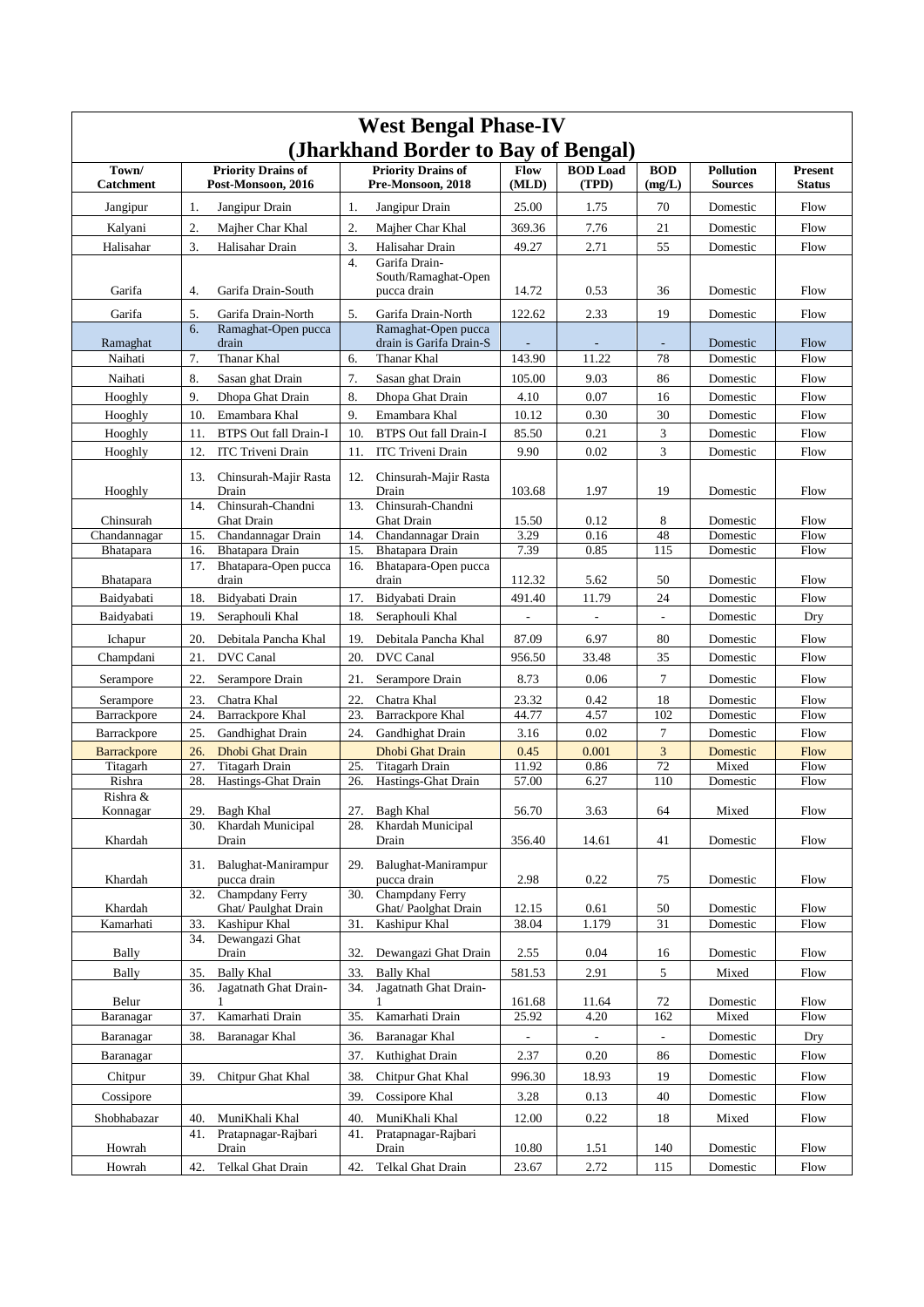| Howrah             | 43.<br>Ramkrishna<br>Mullickghat Drain          | Ramkrishna<br>43.<br>Mullickghat Drain   | 1.25    | 0.16   | 126                      | Domestic        | Flow                |
|--------------------|-------------------------------------------------|------------------------------------------|---------|--------|--------------------------|-----------------|---------------------|
|                    | 101. Foreshore Road<br>44.                      | 101. Foreshore Road<br>44.               |         |        |                          |                 |                     |
| Howrah             | Drain                                           | Drain                                    | 7.71    | 0.47   | 61                       | Domestic        | Flow                |
| Howrah             | Sarasvati Khal<br>45.                           | Sarasvati Khal<br>45.                    | 5.25    | 0.57   | 108                      | Domestic        | Flow                |
| Babughat           | Circular Canal<br>46.                           | Circular Canal<br>46.                    |         |        | $\overline{\phantom{a}}$ | Domestic        | Closed              |
| Fort William       | Fort William Drain<br>47.                       | Fort William Drain<br>47.                |         | ٠      | $\overline{\phantom{a}}$ | Domestic        | Closed              |
| Kalighat           | 48.<br>Tolly Nala                               | 48.<br>Tolly Nala                        | 648.00  | 18.14  | 28                       | Domestic        | Flow                |
| Kalighat           | 49.<br>Nimtala Khal                             | 49.<br>Nimtala Khal                      | 23.00   | 1.27   | 55                       | Domestic        | Flow                |
| Khidderpore        | 50.<br>Dhankheti Khal                           | 50.<br>Dhankheti Khal                    | 67.47   | 8.23   | 122                      | Domestic        | Flow                |
|                    | 51.<br>Shibpur Burningghat                      | Shibpur Burningghat<br>51.               |         |        |                          |                 |                     |
| Shibpur-Howrah     | Drain                                           | Drain                                    | 11.60   | 1.86   | 160                      | Domestic        | Flow                |
| Garden Reach       | 52.<br>Bagher Khal                              | 52.<br><b>Bagher Khal</b>                | 76.72   | 0.77   | 10                       | Domestic        | Flow                |
|                    | 130 Foreshore Road<br>53.                       | 130 Foreshore Road<br>53.                |         |        |                          |                 |                     |
| Garden Reach       | Drain                                           | Drain                                    | 43.50   | 8.53   | 196                      | Domestic        | Flow                |
| Sankrail           | Najerganj Khal<br>54.                           | Najerganj Khal<br>54.                    | 648.00  | 17.50  | 27                       | Mixed           | Flow                |
| Sankrail           | 55.<br>Singhi More Khal                         | 55.<br>Singhi More Khal                  | 36.10   | 0.72   | 20                       | Domestic        | Flow                |
| Sankrail           | N.C. Pal Khal<br>56.                            | N.C. Pal Khal<br>56.                     | 18.43   | 1.29   | 70                       | Domestic        | Flow                |
| Sankrail           | 57.<br>Sankarail-Jagannath<br><b>Ghat Drain</b> | Sankarail-Jagannath<br><b>Ghat Drain</b> | ٠       |        |                          | <b>NF</b>       | <b>NF</b>           |
|                    | Bazarpara-Garighat<br>58.                       | 57.<br>Bazarpara-Garighat                |         |        |                          |                 |                     |
| Sankrail/Sarenga   | Drain                                           | Drain/ Sarenga Khal                      | 484.00  | 6.78   | 14                       | Mixed           | Flow                |
|                    | Akhra Food Ghat<br>59.                          | Akhra Food Ghat<br>58.                   |         |        |                          |                 |                     |
| <b>Budge Budge</b> | drain                                           | drain                                    | 152.06  | 3.04   | 20                       | Mixed           | Flow                |
| 34T                | 59P                                             | $61M, 59-3+2=58P$                        | 7375.02 | 241.17 |                          | 49D, 8M,<br>1NF | 2D, 2C,<br>53F, 1NF |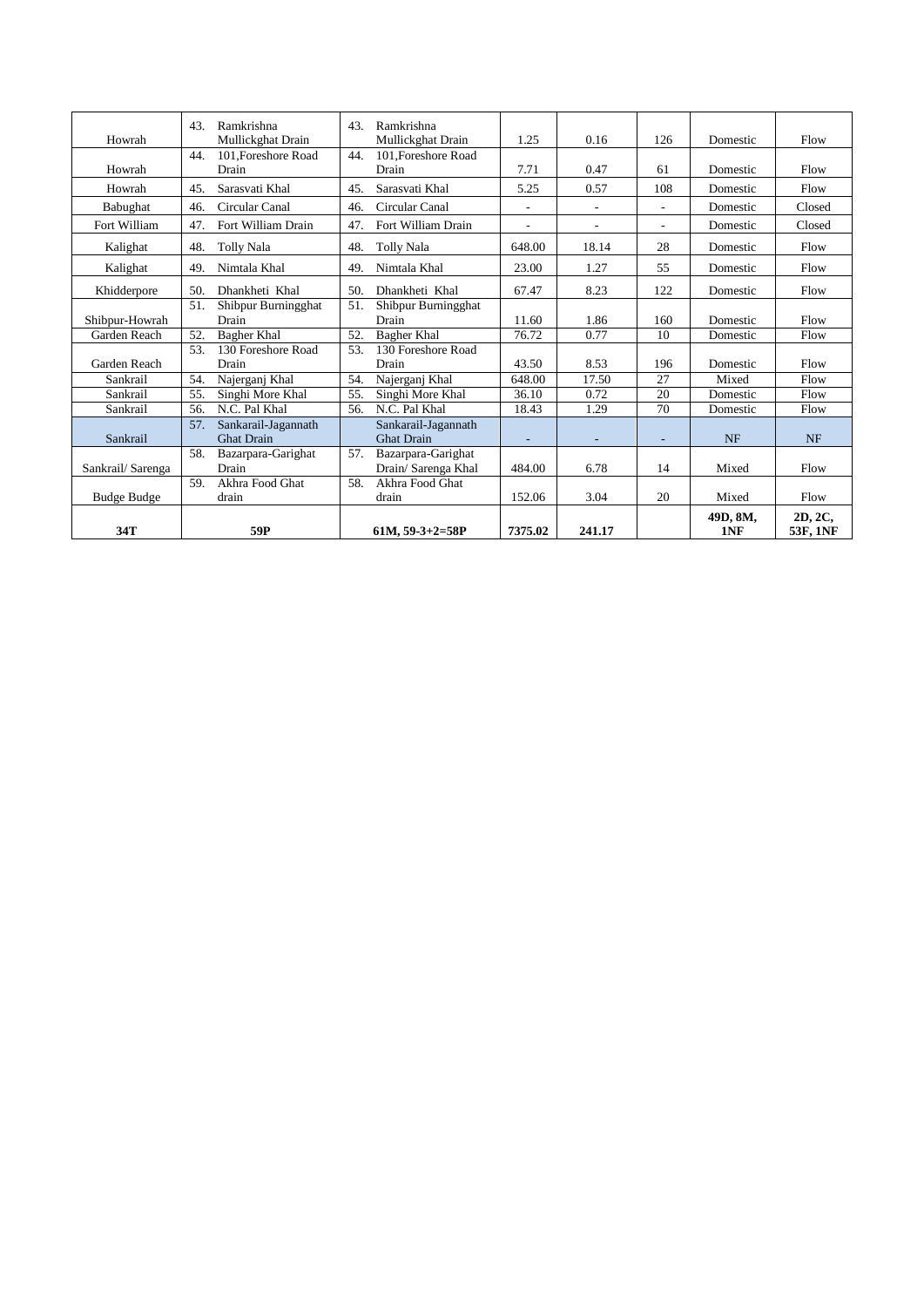#### **Summary of Identified and Priority Drains Monitored during Pre-Monsoon, 2018 (Discharged into Ramganga, Kali East and Pandu Rivers)**

| State/Phase/Segment      | No. of   | No. of    | No. of   | Flow of                | <b>BOD</b> Load of     |
|--------------------------|----------|-----------|----------|------------------------|------------------------|
|                          | Priority | Drain     | Priority | <b>Priority Drains</b> | <b>Priority Drains</b> |
|                          | Towns    | Monitored | Drains   | in MLD                 | in TPD                 |
| Ramganga                 |          |           |          |                        |                        |
| Phase-I Segment-B        |          |           |          |                        |                        |
| (Haridwar D/S to Kanpur) |          |           |          |                        |                        |
| $D/S$ to Unnao)          | 04       | 27        | 24       | 525.48                 | 98.09                  |
| Kali East                |          |           |          |                        |                        |
| Phase-I Segment-B        |          |           |          |                        |                        |
| (Haridwar D/S to Kanpur) |          |           |          |                        |                        |
| $D/S$ to Unnao)          | 10       | 26        | 25       | 645.01                 | 72.44                  |
| Pandu                    |          |           |          |                        |                        |
| Phase-I Segment-B        |          |           |          |                        |                        |
| (Haridwar D/S to Kanpur  |          |           |          |                        |                        |
| $D/S$ to Unnao)          | 01       | 05        | 05       | 353.51                 | 30.36                  |
| <b>Total</b>             | 15       | 58        | 54       | 1524.00                | 200.89                 |

Note:

- 1. Drain having flow equal to or more than 1MLD were considered as priority drains discharged into main stem of River Ramganga, Kali East and Pandu River directly. Therefore, total no. of priority drains discharged into Ramganga, Kali East and Pandu is fifty-four (54) with flow of 1524.00 MLD and BOD load of 200.89 TPD.
- 3. C=Closed/ Covered by Solid waste/ Closed Sewer line, D=Domestic/ Dry, E= Eutrophication, F=Flow, M=Monitored/ Mixed, NF=Not Found, PD=Priority Drain, PT=Partially Tapped, S=Standing (Stagnant), SW=Strom Water and T=Town/ Tapped.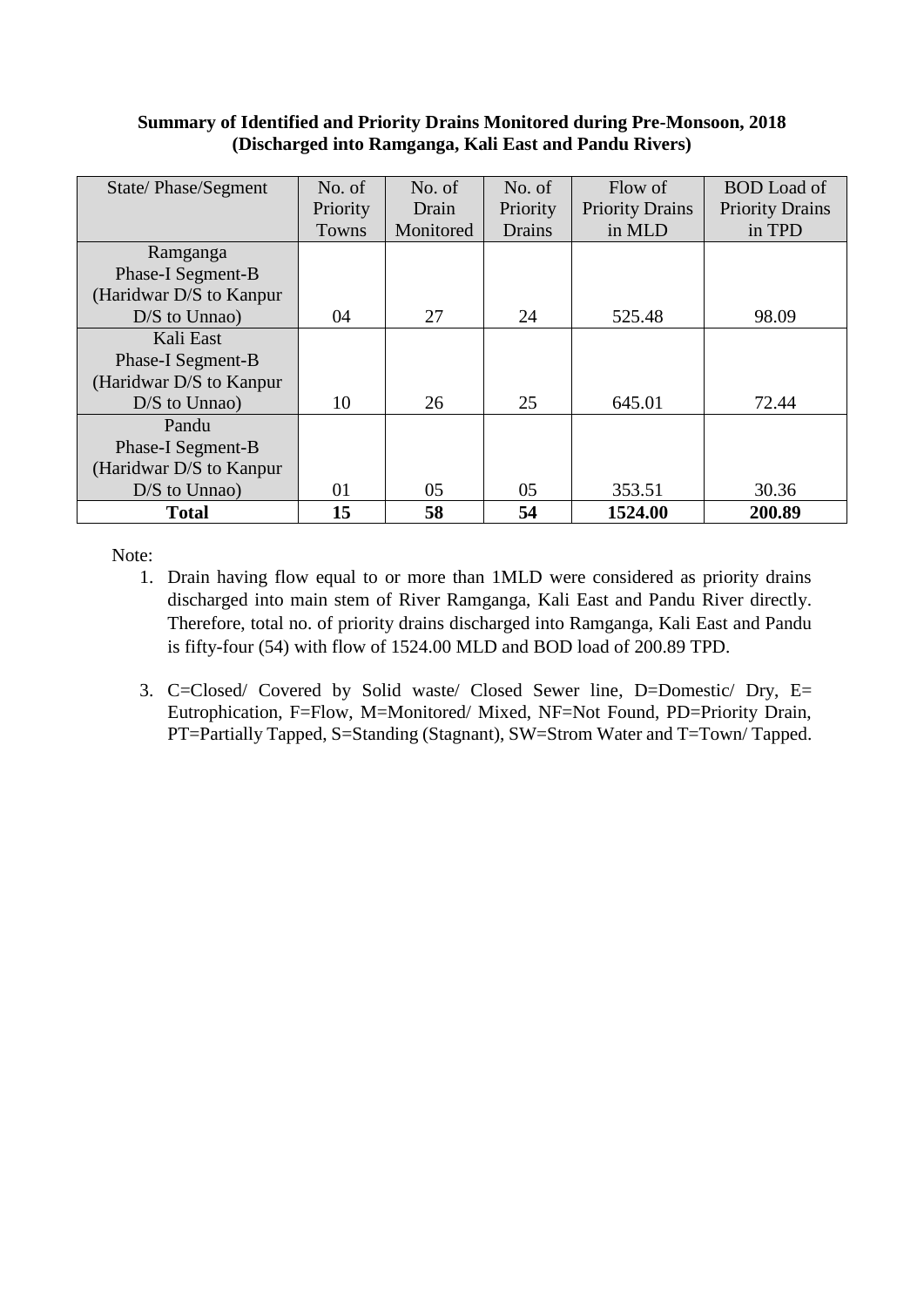# **Identified and Priority Drains Monitored during Pre-Monsoon, 2018 (Discharged into Ramganga, Kali East and Pandu Rivers)**

| UTTAR PRADESH, PHASE-I, SEGMENT-B<br><b>DISCHARGED INTO RAMGANGA</b> |                  |                                                 |                  |                                                |                          |                          |                      |                                    |                                 |  |  |
|----------------------------------------------------------------------|------------------|-------------------------------------------------|------------------|------------------------------------------------|--------------------------|--------------------------|----------------------|------------------------------------|---------------------------------|--|--|
|                                                                      |                  |                                                 |                  |                                                |                          |                          |                      |                                    |                                 |  |  |
| Town/<br><b>Catchment</b>                                            |                  | <b>Priority Drains of</b><br>Post-Monsoon, 2016 |                  | <b>Priority Drains of</b><br>Pre-Monsoon, 2018 | Flow<br>(MLD)            | <b>BOD</b> Load<br>(TPD) | <b>BOD</b><br>(mg/L) | <b>Pollution</b><br><b>Sources</b> | <b>Present</b><br><b>Status</b> |  |  |
|                                                                      |                  |                                                 |                  | Nohra Drain into Punsi                         |                          |                          |                      |                                    |                                 |  |  |
| Seohara, Bijnor                                                      | 1 <sub>1</sub>   | Nohra/ Nasia Drain                              |                  | Drain                                          |                          |                          |                      | Domestic                           | Standing                        |  |  |
|                                                                      |                  |                                                 |                  | Nasia Drain into Punsi                         |                          |                          |                      |                                    |                                 |  |  |
| Seohara, Bijnor                                                      |                  |                                                 | 1.               | Drain<br>Punsi Drain into Chote                | $\overline{\phantom{a}}$ | $\sim$                   | ÷,                   | Mixed                              | Standing                        |  |  |
| Seohara, Bijnor                                                      |                  |                                                 |                  | Ganga into Ramganga                            | $\blacksquare$           |                          | 21                   | Mixed                              | Standing                        |  |  |
| Rampur                                                               | 2.               | Rampur Drain                                    | 2.               | Rampur Drain                                   | 28.34                    | 1.53                     | 54                   | Mixed                              | Flow                            |  |  |
|                                                                      | 3.               | Moradabad drain                                 | 3.               | Moradabad drain                                |                          |                          |                      |                                    |                                 |  |  |
| Moradabad                                                            |                  | (Karula Drain)                                  |                  | (Karula Drain)                                 | 97.40                    | 16.56                    | 47                   | Mixed                              | Flow                            |  |  |
| Moradabad                                                            | $\overline{4}$ . | Nawabpura Drain1                                | $\overline{4}$ . | Nawabpura Drain1                               | 14.81                    | 6.35                     | 138                  | Domestic                           | Flow                            |  |  |
| Moradabad                                                            | 5.               | Nawabpura Drain2                                | 5.               | Nawabpura Drain2                               | $\overline{\phantom{a}}$ | $\overline{\phantom{a}}$ | 242                  | Domestic                           | Covered by<br>Solid waste       |  |  |
| Moradabad                                                            | 6.               | Vivekananda Hospital<br>Drain (Left)            | 6.               | Vivekananda Hospital<br>Drain (Left)           | $\overline{\phantom{a}}$ | $\overline{\phantom{a}}$ | 90                   | Domestic                           | Standing                        |  |  |
| Moradabad                                                            | 7.               | Vivekananda Hospital<br>Drain (Right)           | 7.               | Vivekananda Hospital<br>Drain (Right)          | 9.34                     | 1.12                     | 43                   | Domestic                           | Flow                            |  |  |
| Moradabad                                                            | 8.               | <b>MIT</b> Drain                                | 8.               | <b>MIT</b> Drain                               | 37.21                    | 7.37                     | 62                   | Domestic                           | Flow                            |  |  |
| Moradabad                                                            | 9.               | Moksh Dham Drain                                | 9.               | Moksh Dham Drain                               | 16.46                    | 1.91                     | 36                   | Domestic                           | Flow                            |  |  |
| Moradabad                                                            | 10.              | <b>TDI City Drain</b>                           | 10.              | <b>TDI City Drain</b>                          | 19.52                    | 3.67                     | 43                   | Domestic                           | Flow                            |  |  |
| Moradabad                                                            | 11.              | Chakkar Ki Milak<br>(Mukarampur)                | 11.              | Chakkar Ki Milak<br>(Mukarampur)               | $\blacksquare$           | $\sim$                   | 92                   | Domestic                           | Covered by<br>Solid waste       |  |  |
| Moradabad                                                            | 12.              | Jigar Colony                                    | 12.              | Jigar Colony                                   | 5.84                     | 2.73                     | 120                  | Domestic                           | Flow                            |  |  |
| Moradabad                                                            | 13.              | Katghar Railway<br><b>Station Drain</b>         | 13.              | Katghar Railway<br><b>Station Drain</b>        | 20.00                    | 5.42                     | 271                  | Mixed                              | Closed<br>Sewer line            |  |  |
| Moradabad                                                            | 14.              | Barbalan Drain                                  | 14.              | Barbalan Drain                                 | 31.27                    | 7.66                     | 103                  | Mixed                              | Flow                            |  |  |
| Moradabad                                                            | 15.              | Kudaghar Drain                                  | 15.              | Kudaghar Drain                                 | 1.69                     | 0.34                     | 64                   | Domestic                           | Flow                            |  |  |
| Moradabad                                                            | 16.              | Jama Masjid Left Drain                          | 16.              | Jama Masjid Left Drain                         | 1.78                     | 0.39                     | 67                   | Mixed                              | Flow                            |  |  |
| Moradabad                                                            | 17.              | Jama Masjid Right<br>Drain                      | 17.              | Jama Masjid Right<br>Drain                     | 2.03                     | 0.56                     | 62                   | Mixed                              | Flow                            |  |  |
|                                                                      |                  |                                                 |                  | Ghosiyan Drain into                            |                          |                          |                      |                                    |                                 |  |  |
| Moradabad                                                            | 18.              | Ghosiyan Drain                                  |                  | Jama Masjid Right                              |                          |                          |                      |                                    |                                 |  |  |
| Moradabad                                                            | 19.              | Jhabbu Ka Nala                                  | 18.              | Jhabbu Ka Nala                                 | 15.71                    | 5.14                     | 183                  | Domestic                           | Flow                            |  |  |
| Moradabad                                                            | 20.              | Lalbagh Drain                                   | 19.              | Lalbagh Drain                                  | $\blacksquare$           | $\overline{a}$           | 219                  | Domestic                           | Covered by<br>Solid waste       |  |  |
| Moradabad                                                            | 21.              | Daheria/Dateria Drain                           | 20.              | Daheria/Dateria Drain                          | 46.28                    | 15.41                    | 172                  | Domestic                           | Flow                            |  |  |
|                                                                      | 22.              | Prabhat Nagar drain                             | 21.              | Prabhat Nagar drain                            |                          |                          |                      |                                    |                                 |  |  |
| Moradabad                                                            |                  | (near Chandausi Road)                           |                  | (near Chandausi Road)                          | 3.27                     | 0.52                     | 66                   | Mixed                              | Flow                            |  |  |
| Bareilly                                                             | 23.              | Devraniva Drain                                 | 22.              | Devraniva Drain                                | 101.53                   | 18.99                    | 187                  | Mixed                              | Flow                            |  |  |
| Bareilly                                                             | 24.              | Chawari (Chaubari)<br>Drain                     | 23.              | Chawari (Chaubari)<br>Drain                    | 50.47                    | 1.82                     | 36                   | Domestic                           | Flow                            |  |  |
| Bareilly                                                             | 25.              | Nakatiya Drain                                  | 24.              | Nakatiya Drain                                 | 22.53                    | 0.61                     | 27                   | Mixed                              | Flow                            |  |  |
| 4T                                                                   |                  | 25PD                                            |                  | 27M. 25-2+1=24PD                               | 525.48                   | 98.09                    |                      | 14D,<br>10M                        | 2S, 4C,<br><b>18F</b>           |  |  |
|                                                                      |                  |                                                 |                  |                                                |                          |                          |                      |                                    |                                 |  |  |

#### **UTTAR PRADESH, PHASE-I, SEGMENT-B DISCHARGED INTO KALI EAST**

| Town/            |    | <b>Priority Drains of</b> |    | <b>Priority Drains of</b> | Flow   | <b>BOD</b> Load | <b>BOD</b> | <b>Pollution</b> | <b>Present</b> |
|------------------|----|---------------------------|----|---------------------------|--------|-----------------|------------|------------------|----------------|
| <b>Catchment</b> |    | Post-Monsoon, 2016        |    | Pre-Monsoon, 2018         | (MLD)  | (TPD)           | (mg/L)     | <b>Sources</b>   | <b>Status</b>  |
| Khatauli         | ., | Sugar mill Nalla          |    | Sugar mill Nalla          |        |                 | ٠          | Mixed            | Dry            |
| Meerut           | 2. | AbuNallah-1               |    | AbuNallah-1               | 32.91  | 2.93            | 89         | Mixed            | Flow           |
| Meerut           | 3. | AbuNallah-2               | 3. | AbuNallah-2               | 146.82 | 11.75           | 80         | Mixed            | Flow           |
|                  | 4. | Slaughter House Drain     | 4. | Slaughter House Drain     |        |                 |            |                  |                |
| Meerut           |    | or Odean Nallah           |    | or Odean Nallah           | 82.76  | 16.30           | 197        | Mixed            | Flow           |
| Mawana and       |    |                           |    |                           |        |                 |            |                  |                |
| Meerut           | 5. | Chhoiva Drain             | 5. | Chhoiya Drain             |        |                 | 18         | Mixed            | Eutrophication |
| Hapur            | 6. | Hapur Drain               | 6. | Hapur Drain               | 64.91  | 6.62            | 102        | Mixed            | Flow           |
|                  | 7. | Hapur Drain-1 (City       | 7. | Hapur Drain-1 (City       |        |                 |            |                  |                |
| Hapur            |    | drain)                    |    | drain)                    | 11.55  | 0.29            | 25         | Domestic         | Flow           |